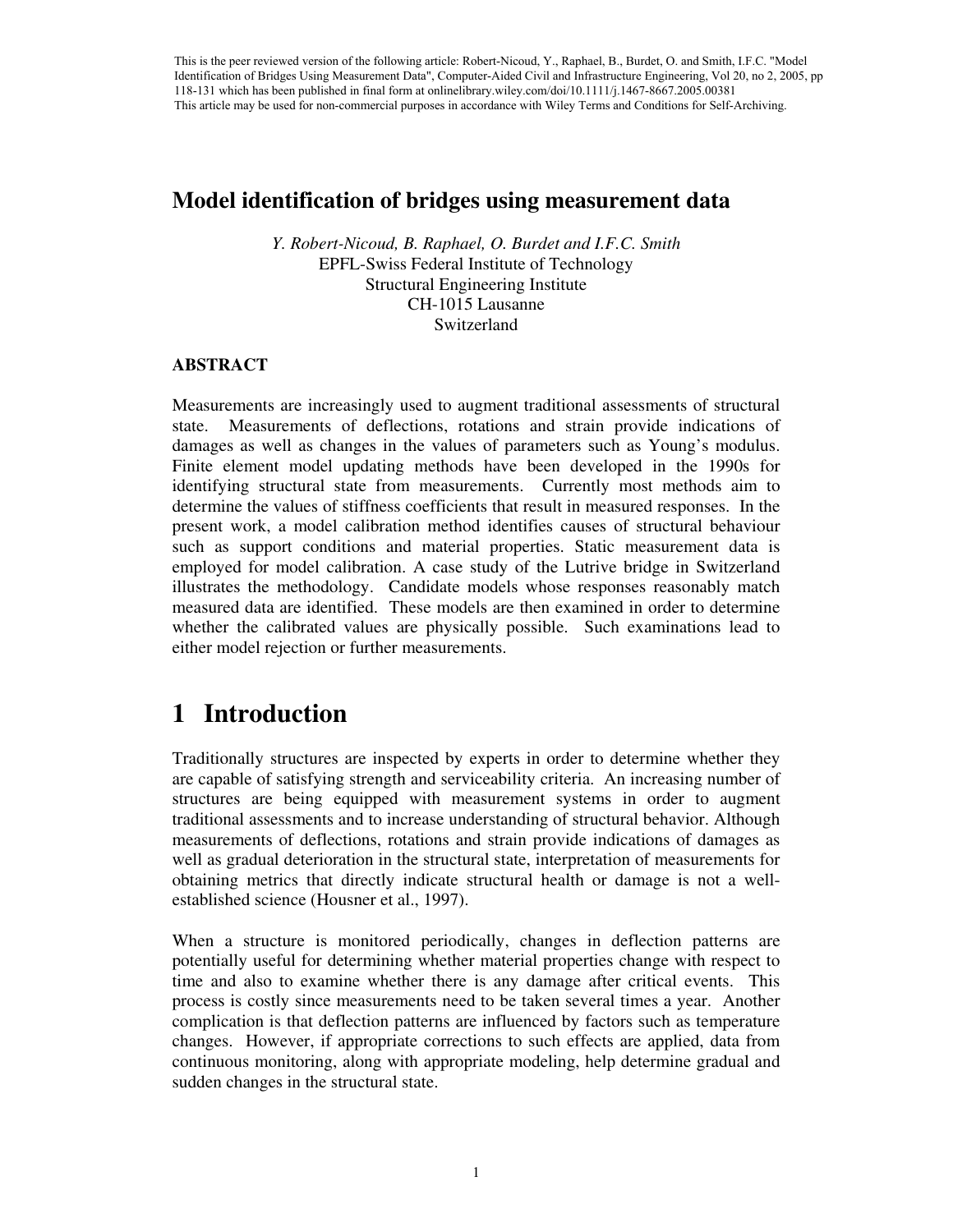When it is not possible to take measurements several times a year, modeling techniques remain useful for determining the structural state using a limited number of tests. Such modeling may employ system identification methods. These methods aim to compute the values of system parameters through a comparison of predicted and observed responses. When the form of the relationship between observable quantities and system parameters are known, regression techniques can be applied for identifying system parameters. The strategy is to minimize the error between the predicted output and measured values. This approach is common in dynamic systems that are employed in electrical and mechanical engineering. Standard techniques exist for selecting the model structure (form of the equation) from a set of candidate models (Ljung 1999). However, these techniques are not applicable to structural engineering systems because responses are highly non-linear with respect to model parameters.

Structures are usually analyzed by the finite element method for a known set of values of parameters such as material properties, geometric properties and loading in order to compute deflections and other responses such as mode shapes and frequencies. However, there is rarely a reverse procedure that directly computes the material and geometric properties from responses such as deflections. Procedures that aim to estimate these quantities through minimizing the error between measured and computed responses are known as finite element model updating techniques.

Currently, the most common method of damage detection using measurements is through the use of vibration data. This is an active research area. Friswell and Mottershead (1995) provide a survey of model updating procedures using vibration measurements. Recent papers published in this area include, Brownjohn et al. (2003), Castello et al. (2002), Teughels et al. (2002), Modak et al. (2002), Hemez and Doebling (2001), Sohn and Law (2001), Hu et al. (2001), Reich and Park (2001), Chaudhary et al. (2000), Yu et al. (1999), Abe (1998), Beck and Katafygiotis (1998), Katafygiotis and Beck (1998), Park and Felippa, (1998), and Sohn and Law (1997). Most work in this area aim to compute the set of stiffness coefficients that produce observed vibration modes of structures. Location and extent of damage are inferred through a comparison between the stiffness coefficients of the damaged and undamaged structures.

Since model-updating procedures are generally developed for specific types of responses, these procedures are not applicable to other response types. For example, problem formulations have been developed for computing the set of stiffness coefficients that produce observed vibration modes of structures. These formulations cannot be used to determine unknown forces when there is uncertainty with respect to the loading and environmental factors. Also, most methodologies are not able to determine causes of abnormal structural behavior, such as settlement of supports and cracking of concrete sections.

There are isolated reports of work involving static measurements to interpret structural state. Model updating procedures using static measurements either use deflection data or strain data. Papers that discuss model updating using deflection data include, Hajela and Soeiro (1990), Sanayei and Onipede (1991), Sanayei and Scamoli (1991), Banan and Hjelmstad (1994 a,b), Hjelmstad and Shin (1997). Sanayei and Saletnik (1996) and Liu and Chian (1997) are examples of work involving model updating using strain measurements. All of this work involves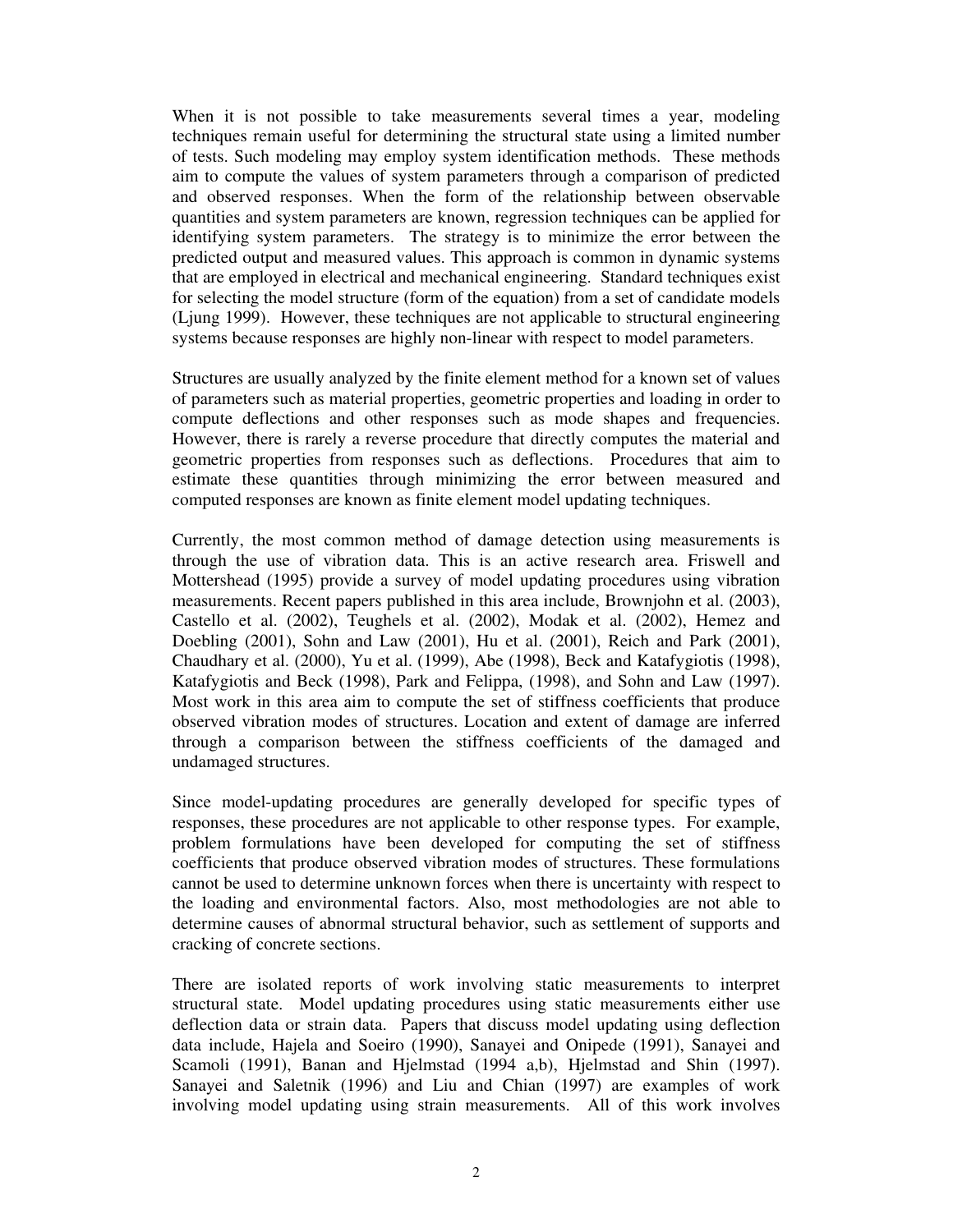formulation of appropriate optimization problems for the minimization of the error between analytical and measured quantities for a given finite element model. The number of unknown variables is fixed in each optimization problem. Models that have varying number of degrees of freedom and consequently, different sets of variables are not accommodated in such approaches.

In structural engineering, models cannot always be approximated by closed form mathematical expressions and therefore, it is not possible to apply mathematical methods for minimization of errors, such as those described in textbooks, for example (Ljung 1999). Mathematical methods are not applicable when classes of models containing different degrees of freedom (and consequently different forms of equations) need to be searched to locate the minimum. In such situations, it is necessary to utilize optimization methods that employ a "generate-test" methodology (Raphael and Smith, 2003a). Optimization methods that make use of only the values of the objective function and do not require additional information such as gradients are generally known as direct search methods (Lewis et al. 2000). Points are generated and tested for the satisfaction of objectives and constraints through the evaluation of the objective function. The most widely used direct search techniques are simulated annealing (Kirkpatrick et al. 1983, Martin, 1995), and genetic algorithms (Holland 1975, Goldberg, 1989). Koh et al., (2003) use a combination of genetic algorithms and local search techniques for the identification of structural parameters using vibration measurements. Sharman and Esparcia-Alcazar (1993) use a combination of genetic algorithm and simulated annealing to optimize both the model structure and the numerical parameters of the model. Search techniques have also been combined with qualitative reasoning for system identification. Recent examples are found in Bradley et al. (2001) and Kay et al. (2000). Dunn (1998) uses a combination of genetic algorithm and stochastic hill climbing to compute the stiffness coefficients of a mass-spring system. Cunha et al. (1999) use genetic algorithm to estimate the stiffness coefficients by minimizing a residual formed from the Eigen solutions. Another example of the use of genetic algorithm for the determination of stiffness reduction is Mares and Surace (1996). The main drawback of the above methodologies is that causes of structural behavior cannot be easily determined using the values of stiffness coefficients.

This paper describes an approach to making use of measurement data for performing diagnostic assessments of structures. The overall project goal is to identify possible causes of observed behaviour. Since it is not often possible to make definite conclusions related to causes, the focus of the current study involves identifying candidate models of behaviour. Model predictions that match measured values as closely as possible are identified. An examination of the characteristics of these models leads to explanations of observed behaviour. The outline of this paper is as follows: measurement systems that have been used in the present study are discussed in Section 2; the approach based on model identification and calibration is discussed in Section 3; results are summarized in Section 4.

# **2 Measurement systems**

Measurements that are useful for making diagnostic assessments of structures are examined in this section. Three types of measurement systems have been used in the present study. They are: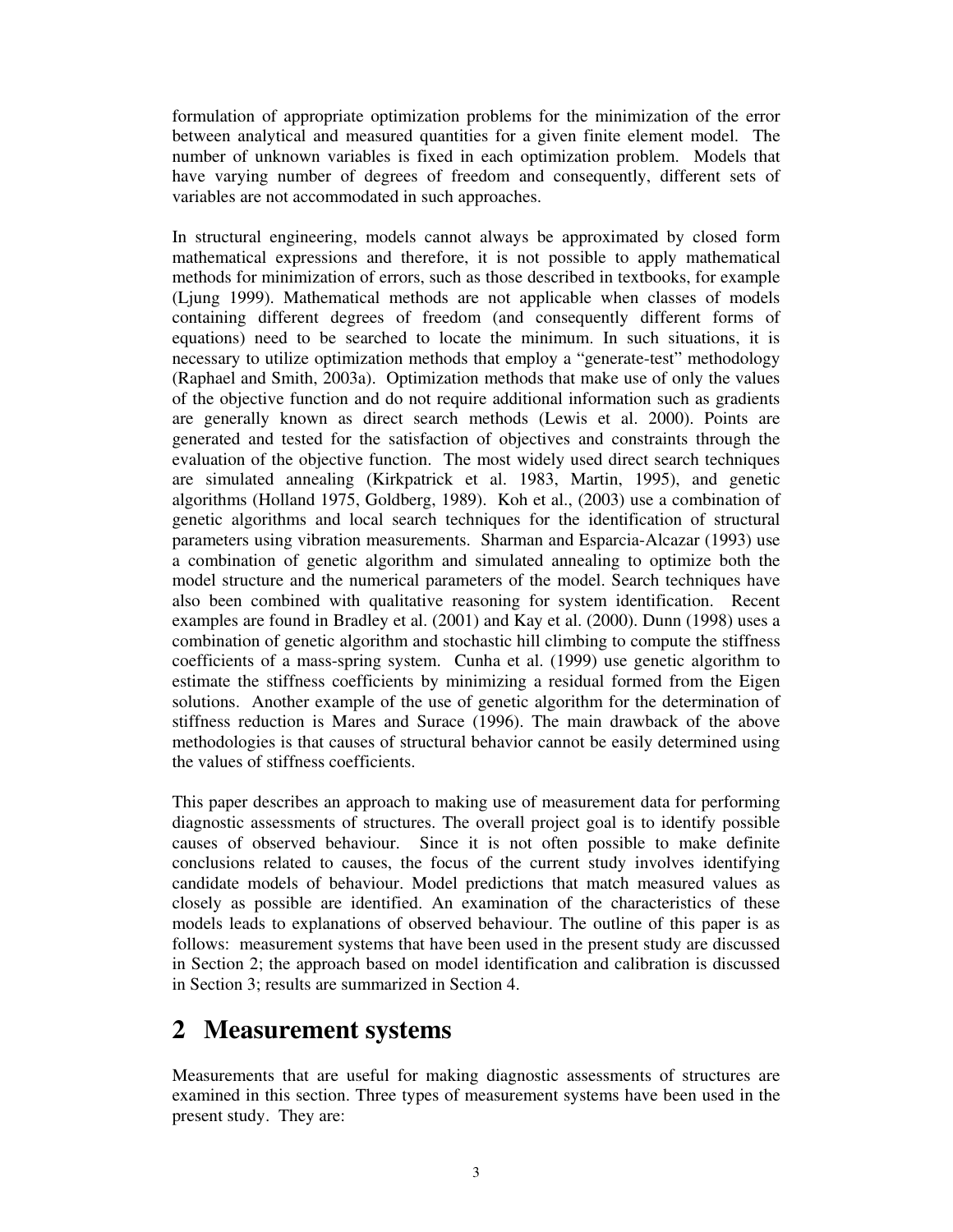- Hydrostatic leveling
- Inclinometers
- Fiber optic sensors

Appropriate interpretations of the data that is collected by these systems are necessary for structural evaluations. When applicable, such interpretations are discussed with the descriptions given below.

# **2.1 Hydrostatic leveling**

The hydrostatic leveling system (Burdet 1993, Favre et al. 1995) is based on the principle of communicating vessels. The deflection at any point in the structure is obtained by computing the sums and differences of measured levels at various points. This system has the following advantages:

- It is easy to install and is inexpensive
- Discontinuous operations are possible, permitting the reactivation of an unused system after years of discontinued service, provided that new tubing is installed.
- Operation is possible even under heavy traffic, as the system exhibits a large inertia.

Among the main disadvantages of most installed systems are:

- Impossibility to obtain continuous measurements: human intervention is necessary for taking measurements
- The system cannot be used below  $0^{\circ}$ C since the liquid used is pure demineralized water.
- The accuracy of the measurement is proportional to the number of intermediate readings to reach a given point. Typical values for the accuracy are 0.5 to 3 mm.
- A large number of circuits may be needed in bridges with longitudinal slopes.
- It is easily applicable only to box girder bridges having accessible boxes.

This system has been successfully installed in more than 10 bridges in Switzerland. In some cases, it is operated by the local bridge authority, and in other cases the measurements are made by a university research team (Favre et al. 1995). Under normal operating conditions, measurements are taken three times a year, in the spring, summer and fall.

# **2.2 Inclinometers**

Inclinometers measure rotations within a structure. A property of measuring a structure's rotations is that, for a given ratio of maximum deflection to span length, the maximum rotation is independent of details of the static system (Daverio 1995). Inclinometers used in this study are Wyler Zerotronic  $\pm 1^{\circ}$  (Wyler 1996). Their accuracy is 1 microradian ( $\mu$ rad), which corresponds to a rotation of one millimeter per kilometer. For an intermediate span of a continuous beam with a constant depth, a mid-span deflection of  $1/20,000$  would induce a maximum rotation of about 150 µrad, or 0.15 milliradians (mrad). Advantages of inclinometers are:

• The measure is relative only to the initial position. In case of failure of an instrument, the information given by the others is still usable.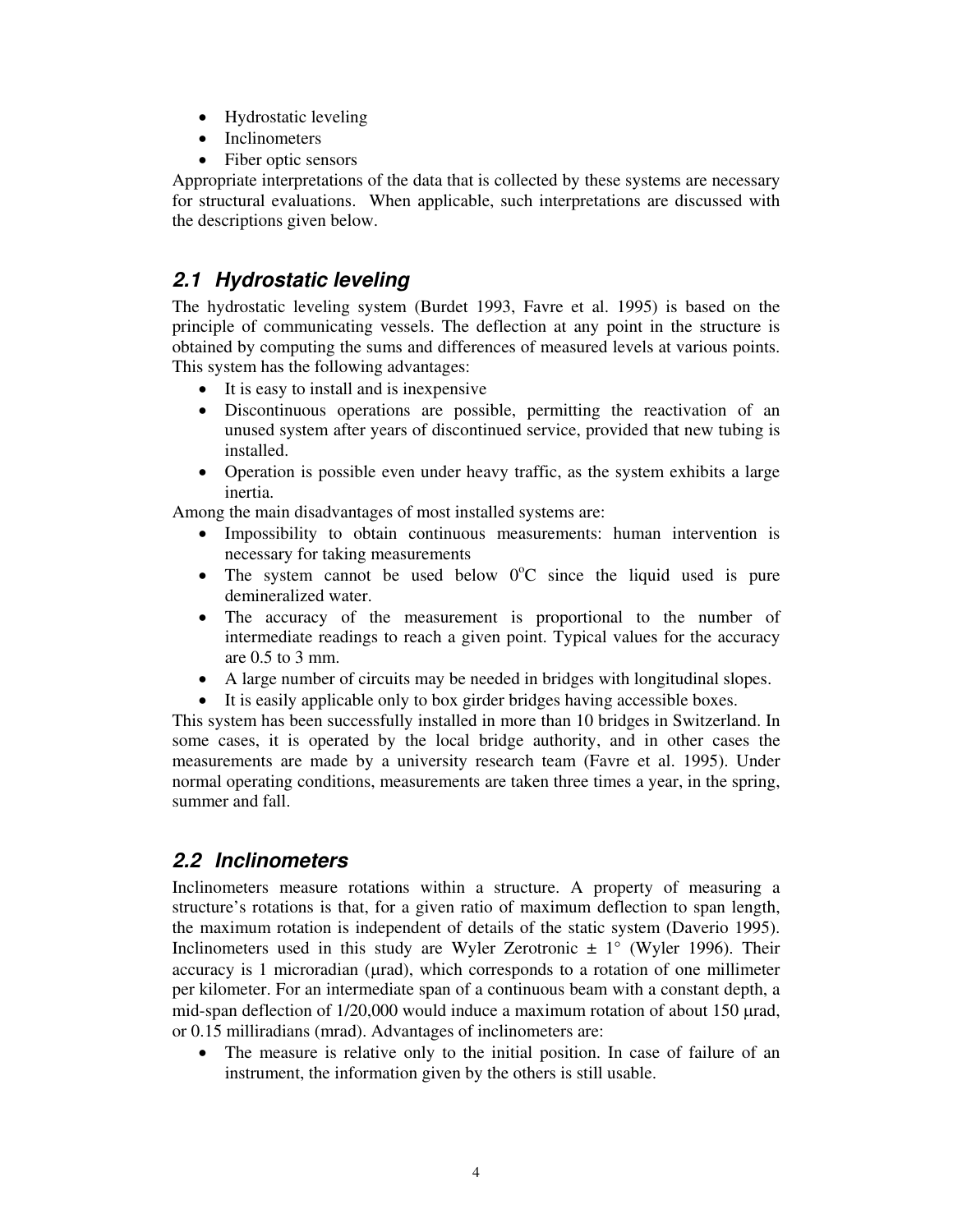- Inclinometers are electronic instruments that produce electric signals easily captured by standard data acquisition systems. The inclinometers used include an industrial network interface (RS 485) which reduces the amount of cabling.
- The amplitude of rotations is essentially independent of the static system or the cross section of a bridge. Because of their reliability, inclinometers can be located in hard to reach places, and are thus suitable for all kinds of cross sections.
- The high accuracy of inclinometers makes it possible to measure very small movements, such as those that occur within a couple of minutes.
- Inclinometers are very compact instruments that require only a minimal space. Some models include automatic temperature compensation. The sensors can be easily replaced and are reusable.
- The cost of inclinometers is competitive with comparable systems, and the cost of installation is low.

Figure 1 shows a simple installation of an inclinometer on a fixed support.

### **2.2.1 Reconstruction of the deflected shape**

Although rotations can give valid indications on the condition of a structure, it is generally necessary to reconstruct the deflected shape of the structure from the measured rotations to permit an easier interpretation. Once rotation values have been acquired, their values are combined to reconstruct the corresponding deflected shape. The simplest approach consists of fitting a polynomial through the measured values. Three inclinometers define a second order polynomial. Higher order polynomials can be fitted with more inclinometers. By integrating the polynomial, and applying the boundary conditions, the deflected shape is obtained. Even though reconstruction of the deflected shape by simple polynomials has been found to be effective, its practical application is difficult due to sensitivity to measurement errors since the polynomial is forced to pass through all the measured values. Least squares fit might be used to reduce the sensitivity to measurement errors. However results are unlikely to be accurate since theoretical deflections for structures with continuously varying cross section properties cannot be described by simple functions.

Considering these weaknesses another approach was used. Deflected shapes are reconstructed by means of linear combinations of a series of pre-calculated deflected shapes (Burdet and Zanella, 2000). Structures deflect following smooth "engineer's curves" under standard load cases (Figure 2). A linear combination of a certain number of these curves, yields a curve that is also a smooth curve. Each deflected shape respects the bridge properties, and can account for discontinuities, such as sudden changes of inertia, much better than polynomials.

Figure 3 shows the deflected shape that is reconstructed using pre-calculated deflected shapes (base shapes). Also shown in the figure is the shape that is obtained by integrating a fourth degree polynomial and applying the boundary condition that there are no displacements at both supports. Both curves lie close to deflection data that are measured directly.

A feature of the method of using precalculated deflected shapes is that the reconstructed deflected shape yields additional information on the way the best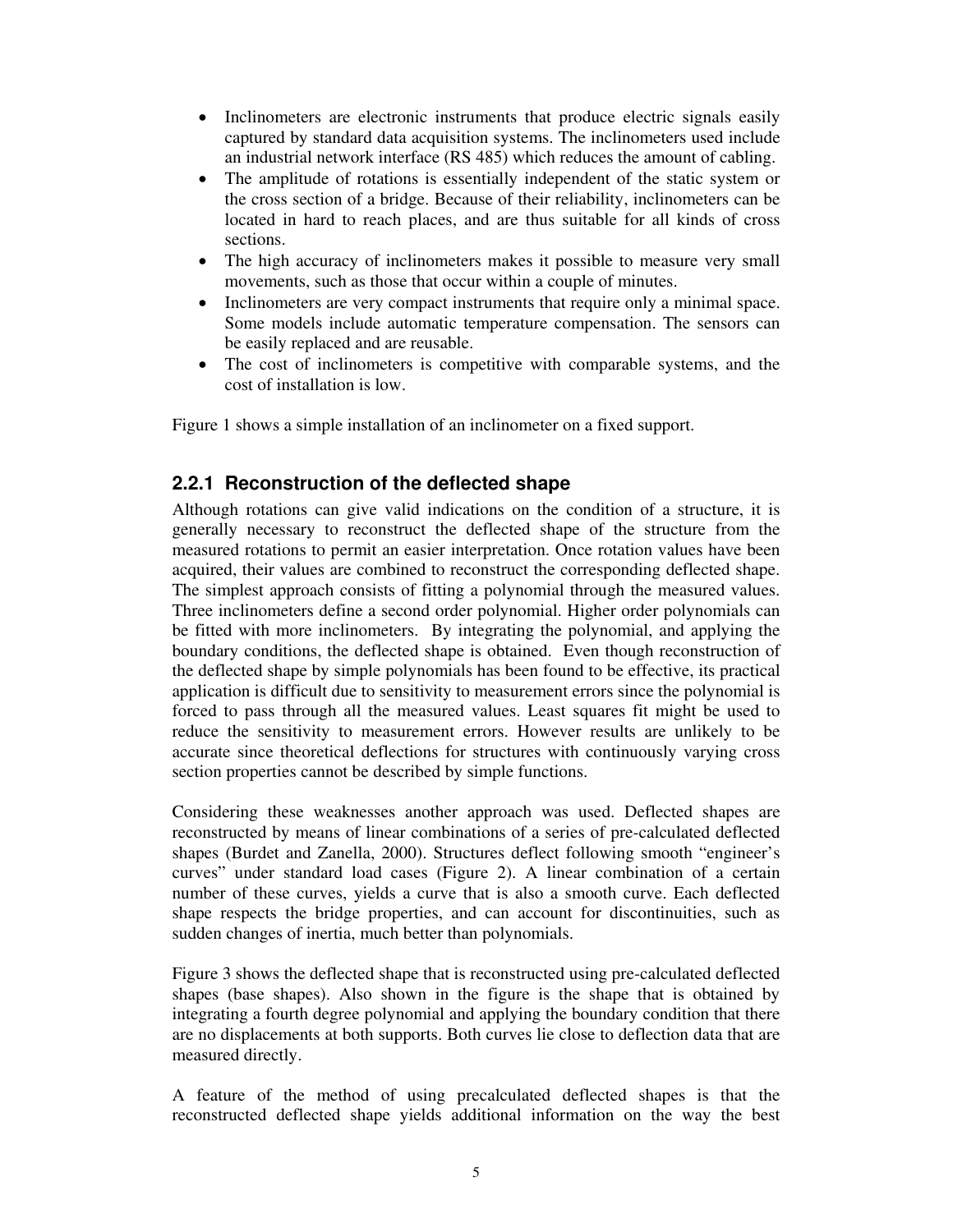deflected shape is obtained. For example, a case where all combinations of two of the four loading patterns of Figure 2 are used, the combination that gives the best result is 10% of uniform loading plus 102% of unit load at 0.75 L, where L is the span. The interpretation of these coefficients, and their variation over time provides additional information about the behavior of the bridge. It is for example expected that significant changes in the structure will lead to significantly different factors used in the controlling combination, thus indicating that the structure has changed.

Results obtained by applying this procedure to inclinometer measurements taken during a load test on Lutrive bridge (See Section 3.1) are shown in Figure 4. Computed deflections have a good match with those that are directly measured using optical leveling instruments.

## **2.3 Fibre optic sensors (SOFO)**

The SOFO (Surveillance d'Ouvrage par Fibre Optique) system is based on low coherence interferometry in standard optical fibres that are used in telecommunication (Inaudi et al. 1994). The system measures small deformations and provides a resolution of approximately 2 microns. A significant advantage of the system compared with conventional strain gauges is that long gauge lengths are possible and therefore, local effects such as cracking do not influence measurements. Also, since the system uses light rather than electricity, long term absolute measurements are more reliable. The system has been successfully installed in many bridges.

Internal deformations are difficult to interpret. Therefore, the deflected shape of bridged are computed from internal deformations measured by SOFO sensors through the following procedure (Vurpillot et al., 1998):

• The bending curvature is computed from strain measurements assuming that plane sections remain plane after bending (Bernoulli beam hypothesis). If two fibre optical sensors are placed on the upper part and lower parts of a beam element, the curvature is computed using this relationship:

$$
\frac{1}{\mathbf{r}_m} = \frac{l_{\text{inf}} - l_{\text{sup}}}{Y \cdot l_1} \tag{1}
$$

where,

 $r_m$  is the mean radius of curvature  $l_1$  is the initial length of upper and lower sensors *l sup* is the final length of upper sensor *l inf* is the final length of lower sensor *Y* is the distance between upper and lower sensors

The curvature is integrated twice and appropriate boundary conditions are applied to obtain the deflected shape.

Figure 5 shows a comparison between the deflection shape retrieved using this procedure and direct measurements using strain gauges.

# **3 Model identification and calibration**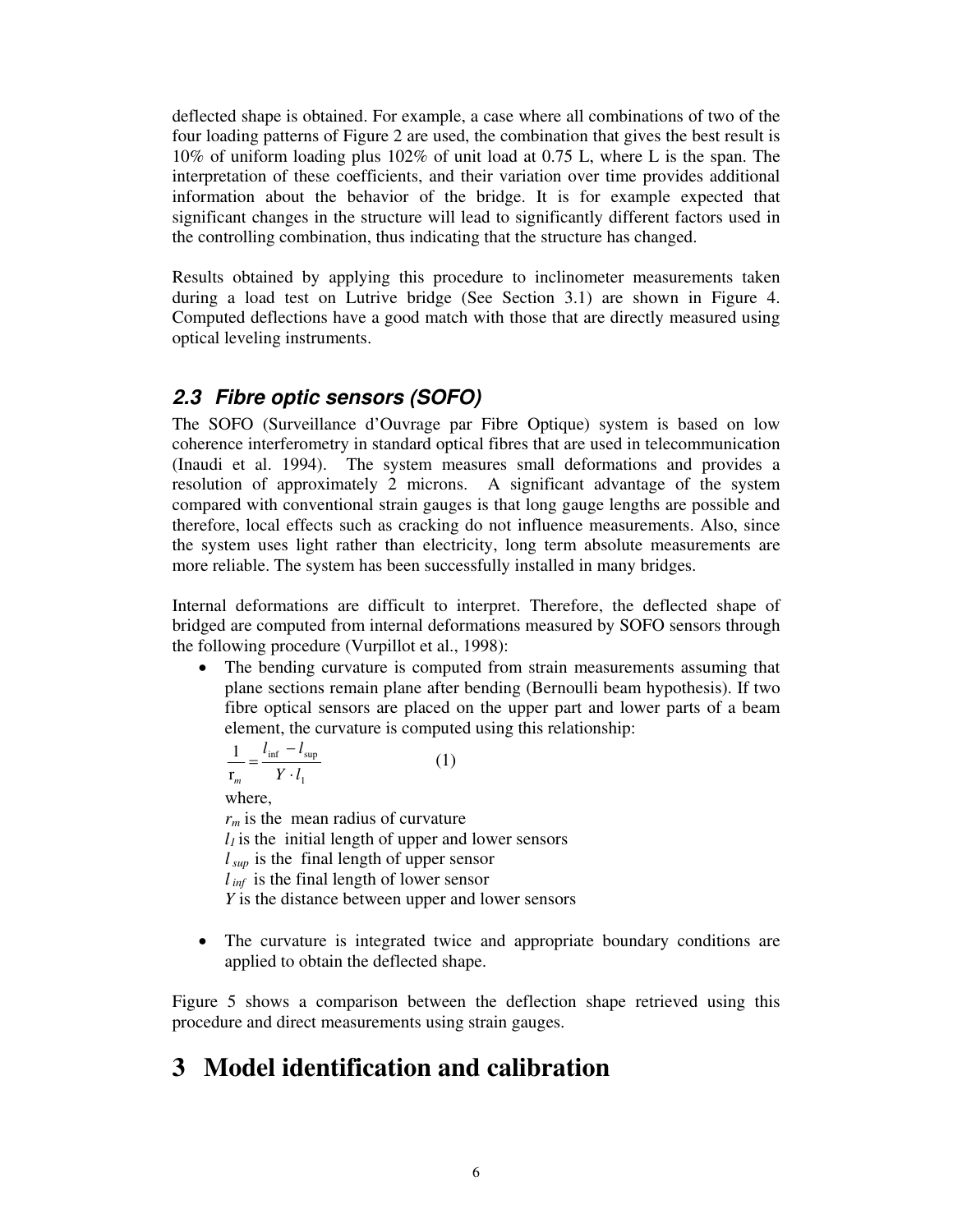Currently, measurements are mostly used for continuously monitoring deflections in order to detect changes in structural behavior. In this work, measurements are used to improve understanding of the behavior of the structure. A strategy that makes use of measurements to improve model identification and calibration is described in this section.

The main objective of this study is to identify characteristics of behavior models that result in measured responses. Unlike recent work on model updating, the goal is not to find values of stiffness coefficients that produce measured responses. Instead, we are interested in identifying reasons for structural behavior such as support settlements and cracks. Sets of models are searched and sets of parameter values are computed such that the residual errors between predictions and measurements are minimized.

The fundamental strategy is "generate and test" as described in Section 1. Most importantly, this strategy involves searching among diverse models that have varying number of degrees of freedom and do not have explicit closed form mathematical expressions for responses. A search algorithm called PGSL (Probabilistic Global Search, Lausanne) (Raphael and Smith, 2003b) was used for finding sets of combinations of values of model parameters that produce close matches to measurements. PGSL performs global search by sampling the solution space using a probability density function (PDF). At the beginning of search, a uniform PDF is assumed for the entire search space so that solutions are generated purely randomly. When good solutions are found, probabilities in those regions are increased so that more intense sampling is carried out in the neighborhood of good solutions. The key assumption is that better sets of points are found in the neighborhood of good sets of points. The search space is gradually narrowed down so that convergence is achieved.

The PGSL algorithm includes four nested cycles (Figure 6a):

- Sampling cycle
- Probability updating cycle
- Focusing cycle
- Subdomain cycle

In the sampling cycle (innermost cycle) a certain number of samples, NS, are generated randomly according to the current PDF. Each point is evaluated by the user-defined objective function and the best point is selected. In the next cycle, probabilities of regions containing good solutions are increased and probabilities decreased in regions containing less attractive solutions (Figure 6b). In the third cycle, search is focused on the interval containing the best solution after a number of probability updating cycles, by further subdivision of the interval (Figure 6c). In the subdomain cycle, the search space is progressively narrowed by selecting a subdomain of smaller size centred on the best point after each focusing cycle. This is done by multiplying the current width of each axis by a scale factor.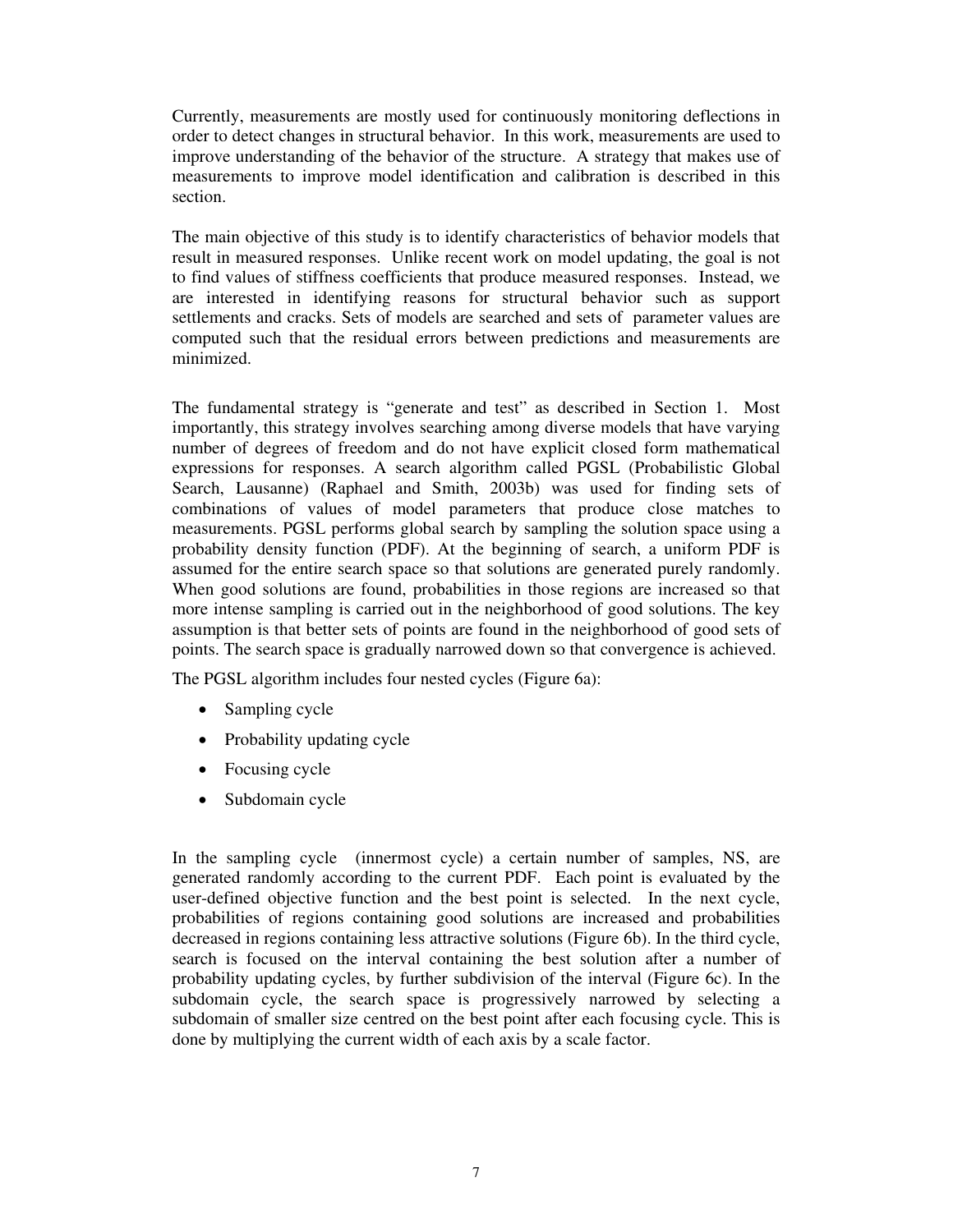During model calibration, PGSL minimizes the root mean square error (RMSE), which is calculated using the following equation:

RMSE = 
$$
\sqrt{\frac{\sum_{i} (x_{i,c} - x_{i,m})^2}{n}}
$$
 (2)

where  $x_{i,m}$  is the value measured at the i-th measurement point and  $x_{i,c}$  is the corresponding value computed using the model. The search routine identifies combinations of values of model parameters that produce low values of RMSE. Since PGSL is based on global sampling there is no need to provide initial values to search variables. Bounds of variables are specified based on engineer's expectations of possible variations in values.

As an alternative to the procedures described in Sections 2.2.1 and 2.3, models once calibrated may be employed to compute deflected shapes from measured slopes and internal deformations. First, candidate models are identified in which predicted slopes and strains match measurements. Next, these models are analyzed to obtain the deflected shape. Through this procedure, assumptions related to the degree of polynomial need not be made and the deflected shapes conform to the laws of structural mechanics.

The Lutrive bridge example is taken next to illustrate the model identification and calibration strategy. The measurement event that is evaluated is a load test that was conducted in 1997. The advantage of this case is that knowledge of the loading, including magnitude and position on the structure, is available.

### **3.1 Lutrive Bridge**

The Lutrive highway bridge was constructed in 1972 using the cantilever method with central hinges (articulations). Two bridges, (North and South Lutrive bridges) were built (one for each direction of traffic) with a length of 395 m. each and a maximum span of approximately 130 m. The longitudinal section is shown in Figure 7. The cross-section of the bridge is a pre-stressed box-girder with variable inertia. The maximum height is 8.50 m. at the column and 2.50 m. in the mid-span, at the hinges. At the location of the hinge, the deck is reduced to 0.14m, without interrupting the continuity of the beam (Figure 7c). More information about the bridge can be found in [Burdet and Badoux, 1999]. A brief history of the bridge is given below:

| 1971-1972<br>1973, 77, 78, 80, 85, 86<br>1986 | Construction of the bridge<br>Annual optical level meter measurements<br>An engineering office was given the contract to survey<br>the bridge after large deformations were observed at mid- |  |  |  |  |
|-----------------------------------------------|----------------------------------------------------------------------------------------------------------------------------------------------------------------------------------------------|--|--|--|--|
|                                               |                                                                                                                                                                                              |  |  |  |  |
|                                               | span                                                                                                                                                                                         |  |  |  |  |
| December 1988                                 | External pre-stress is added to the two bridges                                                                                                                                              |  |  |  |  |
| 1988-1999                                     | Displacement on the south bridge increases. New<br>measurement systems are installed on both bridges,<br>including a hydrostatic leveling system (1988), and fiber                           |  |  |  |  |
|                                               | optical sensors (1996)                                                                                                                                                                       |  |  |  |  |
| November 1997                                 | Load tests with fiber optic sensors, inclinometers, and                                                                                                                                      |  |  |  |  |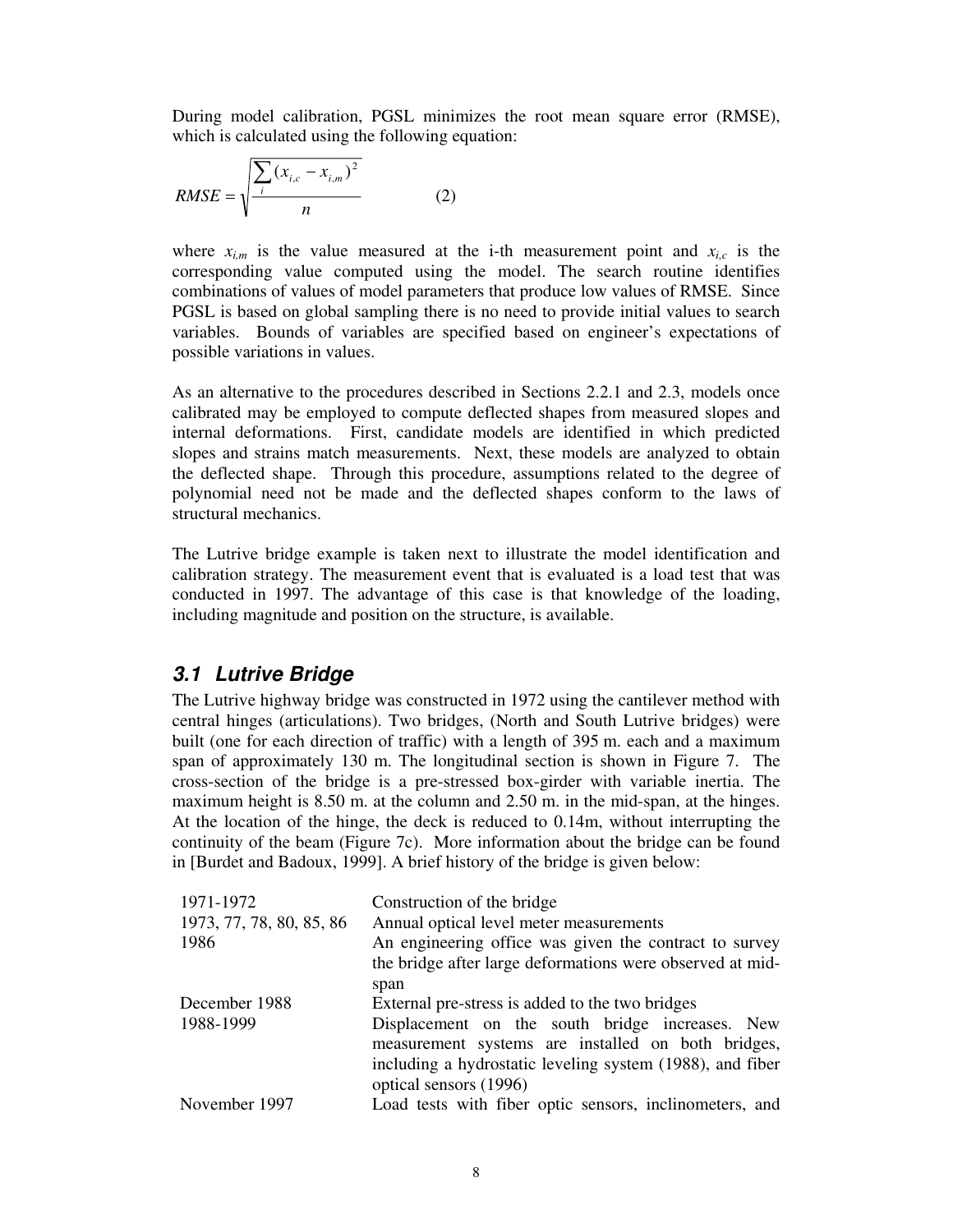optical level meter December 1999 New additional external pre-stress added to the south bridge

## **3.2 Load tests on Lutrive bridge**

Finding a good explanation for abnormal increases in deflections in the Lutrive bridge has remained a challenge for several years. Various hypotheses involving parameters such as creep, pre-stress and models of joints at mid-span have been made. In order to improve understanding of the behavior of the bridge and to find out causes for abnormal deflections, load tests were carried out on the bridge in 1997.

One section of the bridge was equipped with instruments (Figure 7a). During the load test, a truck was placed on the part of the bridge that was instrumented in order to produce maximum deflections at the locations of sensors. The weight of the truck was approximated to be a two-point load placed non-symmetrically (Figure 7b).

## **3.2.1 Measurement system**

The following measurement systems were used during the load tests.

- Fiber optic sensors at the following five longitudinal positions (Perregeaux 1998) from the column in the Lausanne direction: 8.4m., 20.4 m., 32.5 m., 44.5 m., 56.8 m.
- Inclinometers at four positions from the same column (Burdet and Fleury, 1997):

16.1 m., 29.5 m., 49.3 m., 65.75 m.

• Optical level meters at four positions from the same column (Burdet and Fleury, 1997): 11.9 m., 29.9 m., 47.8 m., 65.75 m.

The following measurement data are obtained from the measurement systems:

- Deformations of sensors placed on the top and bottom of the bridge define the bending curvature.
- Inclinometers give the slope of the cross-section.
- Optical level meters give the vertical displacement of cross-sections.

# **3.3 Model identification**

Initially, simple models were used to interpret the measurements from load tests. When simple models were found to be inadequate to explain the results, more complex models containing additional variables were created. Values of selected variables were determined through identifying low values of the root mean square error, see Equation 2. A sample set of models are discussed next. Only the part of the bridge from the column to the mid-span (the part that was equipped with measurement instruments) was modeled with models A, B, C, and D (Figure 8). The complete bridge excluding the columns was modeled using E.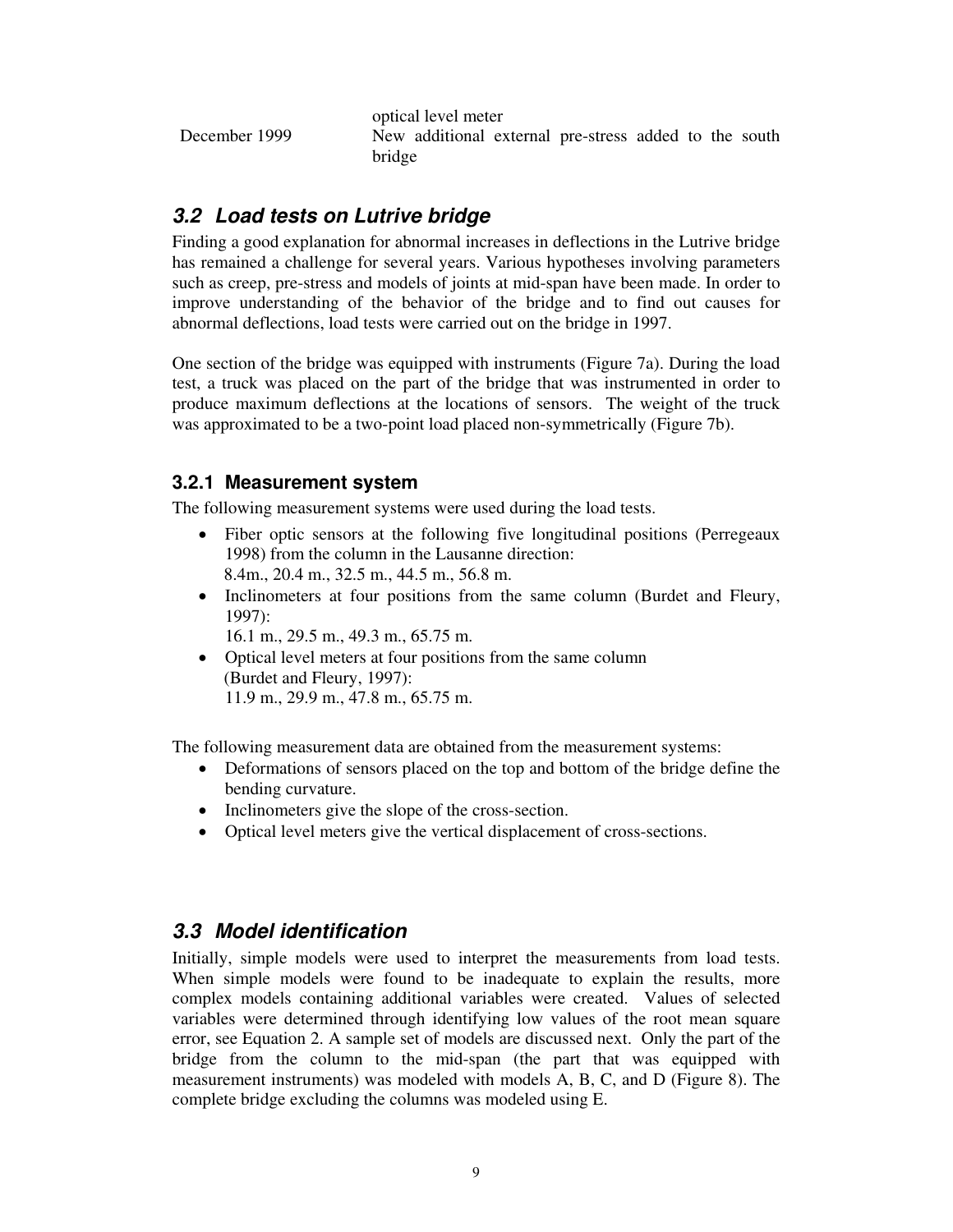Even though, PGSL is able to search automatically among classes of models that have varying numbers of degrees of freedom, in this work, model classes are manually selected and PGSL is used only for estimating values of parameters. The goal is to study the capability of each model class to explain measured data. Variables have been chosen such that there is a unique global minimum for each model class within specified variable bounds and the current study is not affected by the influence of local minima.

### **3.3.1 A sample set of models**

### **3.3.1.1 Model A: Cantilever**

This is a simple model that was used in a previous study (Perregeaux, 1998). The objective of using this model is to evaluate the boundary case of a cantilever bridge using expected values of material properties. It was assumed that there is no shear and moment transfer through the hinge from the other side. The structural system is a cantilever with parabolic section profile (variable moment of inertia). The value of Young's modulus (E) is taken to be 38e6 kN/m2. Since there were no unknown variables, no calibration was used and the structure was evaluated analytically. This model did not achieve an acceptable correlation with measurements. There was more than 200% error in the mid-span deflection.

#### **3.3.1.2 Model B: Propped cantilever**

In order to investigate the effect of shear transfer from the other side of the hinge, a propped cantilever model was used in which a spring is used to support the beam at the propped end. The stiffness of the spring was estimated to be 17'114 kN/m. No calibration was used since all the parameters were assigned constant values. This model produced a close match with measured deflections. However, predictions of curvatures did not match the measurements.

### **3.3.1.3 Model C: Beam with springs**

Since the predictions of curvature using model B did not match measured values, it was suspected that the bending moments in the beam did not correspond to what was predicted using a propped cantilever model. Therefore, additional springs were added to adjust the boundary conditions of the model. Specifically, a horizontal spring was added at the midspan to model the arch effect caused by the variation in the position of the neutral axis. The spring stiffnesses were considered to be variables and possible values were identified using PGSL. Three separate searches were carried out to minimize the RMSE between predicted and observed deflections, slopes and curvatures respectively. The search using measured deflections produced a good match with respect to deflections. However, the calibrated model did not produce matching slope or curvature. Similarly, minimization of RMSE in slopes and curvatures did not produce a good match with respect to measurements that were not used in the calibration. The values of variables determined through this strategy are given in Table 1.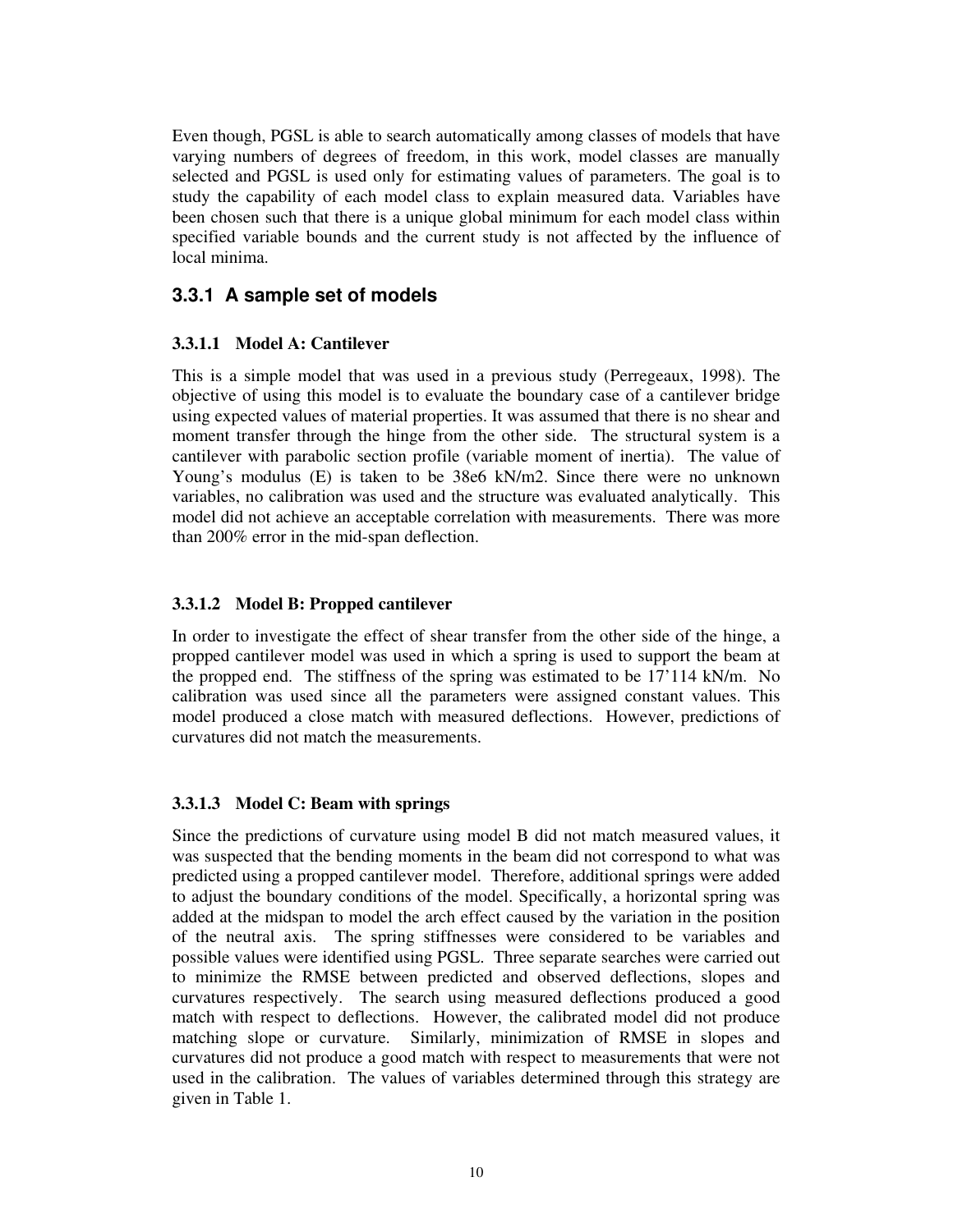#### **3.3.1.4 Model D: Beam supported on springs with rigid body rotation**

When Model C was calibrated using curvature measurements, slopes were found to differ from measured values by a constant value. Therefore, a variable representing rigid body rotation at the left support was added to the model. Variables of this model were then determined through minimizing the RMSE in slope. The values of these variables are given in Table 1. There is a good match with deflections even though deflection measurements were not used in the calibration. Since possible explanations for the rigid body rotation (-0.072) could not be accepted this model was discarded.

| Model | <b>Measurements</b> | Values of variables in the model found by PGSL |        |           |           |                       |
|-------|---------------------|------------------------------------------------|--------|-----------|-----------|-----------------------|
|       | for<br>used         | E                                              |        |           | k2        | $\theta_{\text{rig}}$ |
|       | calibration         | [kN/m <sup>2</sup> ]                           | [kN/m] | [kNm/rad] | [kN/m]    | mrad]                 |
| C     | deflection          | 50.00e6                                        | 28'076 | 9.99e19   | 2.8e-8    |                       |
| C     | slope               | 28.34e6                                        | 15'625 | 9.96e19   | $2.64e-4$ |                       |
| C     | curvature           | 48.64e6                                        | 16'300 | 9.81e19   | 5.48 e5   |                       |
|       | curvature           | 48.64e6                                        | 16'300 | 9.81e19   | 5.48 e5   | $-0.072$              |

*Table 1: Model parameters determined by optimization* 

#### **3.3.1.5 Model E: Finite element model of the entire structure**

Examination of model D made it clear that boundary conditions are important. Therefore, the entire structure was modeled and analyzed using finite element method. Since models C and D highlighted the importance of varying the position of the neutral axis in order to produce an arch effect, (especially at the location of the hinge), this feature was included in the model. The hinge was modeled using a beam element with reduced value of the stiffness. The Young's modulus of concrete was calibrated in order to produce a good match with measurements. The final value obtained is 30e6  $kN/m^2$ . This model produced good match with deflections and reasonable match with slope and curvature. Therefore, this is the most attractive candidate model found in this study.

### **3.3.2 Summary of results**

Values of displacement, slope and curvature that are predicted by models and measured on the structure are shown in Figures 9-11. Each curve shows the prediction of a candidate model along the length of the beam and is obtained be interpolating values computed at measurement points. For finite element models, values are computed at gauss points nearest to measurement points.

### **3.3.3 Analysis of results**

The results are used to classify models based on the percentage deviation (PD) which is computed by dividing the root mean square error by the mean value of data points.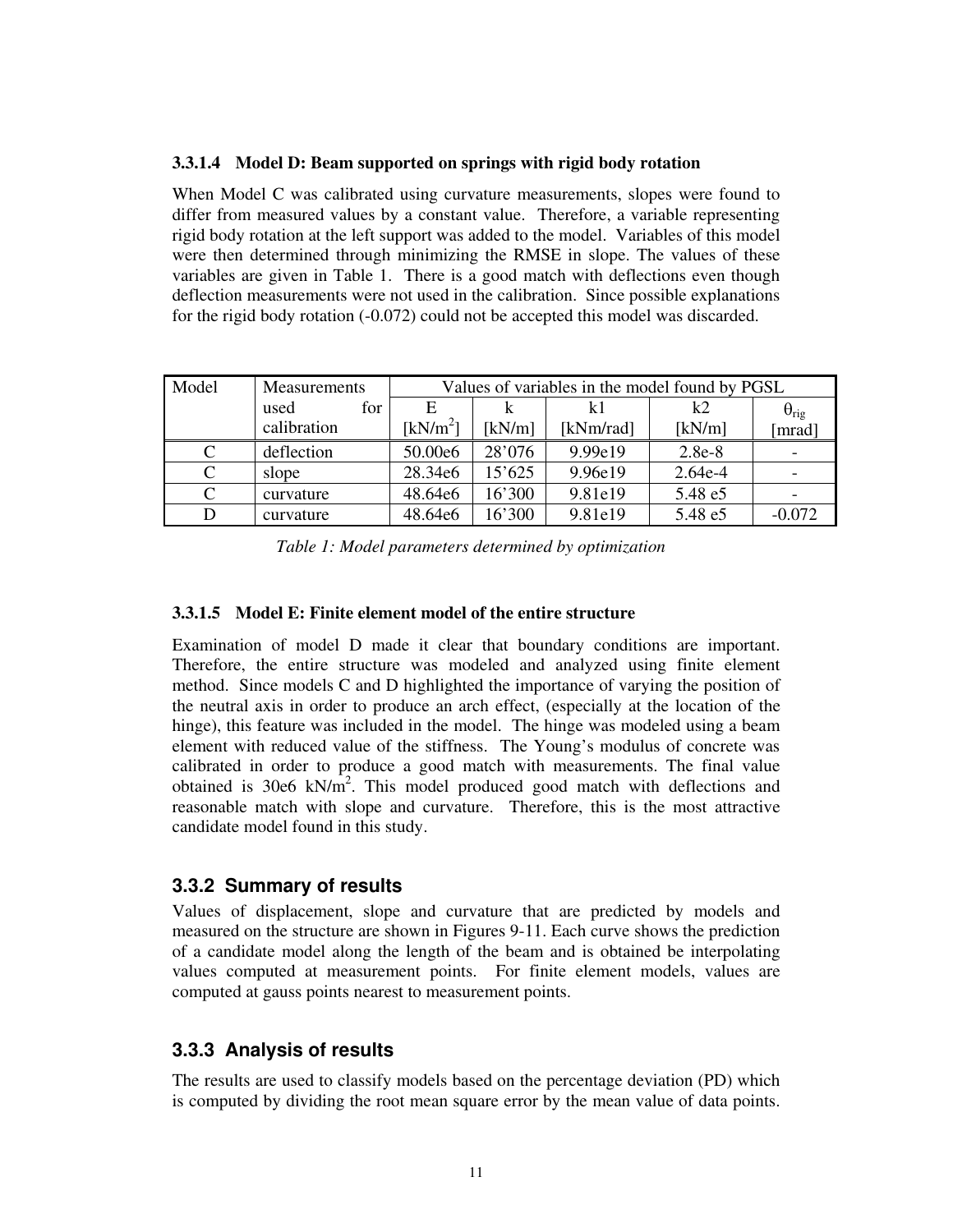| Model                            | Criteria              |            |            |  |  |
|----------------------------------|-----------------------|------------|------------|--|--|
| Measurement used for calibration | Displacement<br>Slope |            | Curvature  |  |  |
| is given in brackets             |                       |            |            |  |  |
| A                                | Bad                   |            |            |  |  |
| В                                | Good                  | Reasonable | <b>Bad</b> |  |  |
| C (deflection)                   | Good                  | <b>Bad</b> | Reasonable |  |  |
| $C$ (slope)                      | Bad                   | Good       | Reasonable |  |  |
| $C$ (curvature)                  | <b>Bad</b>            | Reasonable | Good       |  |  |
| D (curvature)                    | Good                  | Good       | Good       |  |  |
| Е                                | Good                  | Reasonable | Reasonable |  |  |

Models are classified as good (PD  $\langle 25\% \rangle$ , reasonable (PD 25-50 %) and bad (PD  $>$ 50 %) as shown in Table 2.

#### *Table 2: Evaluation of models*

The following observations are made from this study:

- Selecting models through reference to only one type of observation is not sufficient. It is easy to obtain models whose variable values provide a close match with one type of measurement through the model calibration strategy. However, these models may not be compatible with other types of measurements.
- When finite element models are used, a small change in boundary conditions greatly affects the results. When Model E was modified such that the hinge position coincides with the neutral axis, results were not satisfactory and therefore, they are not presented in this paper.
- The process of identifying models that are compatible with measurements may lead to examining models that have large numbers of variables. Model D contained 5 variables. The number of observation points must be greater than the number of parameters. A better match with more parameters does not necessarily mean that the quality of the model is better.
- Model calibration is useful for validating models as well as filtering out bad models. For example, Model C did not give good results for all three types of calibration attempts.
- Curvature data measurements show a change in sign near the hinge indicating that the mid-span joint transfers shear stress. This is not possible with Model A.
- Quantitative information related to values of parameters is more difficult to verify: For instance, Young Modulus of Model E is 30e6 kN/ $m^2$  whereas it is 48.6e6  $kN/m^2$  for Model D.
- Models can only be accepted if sound physical explanation is found. Even though Model D resulted in a good match with all types of measurements, it was not accepted because a physical explanation could not be found for the calibrated value of rigid body rotation.

Predictions of Model E match well with all measurements. Model E is equivalent to Model D within the part of the bridge that is instrumented since for Model E, spring stiffnesses and rotations are influenced by other parts of the bridge. However, model E does not involve arbitrary stiffness coefficients and rigid body rotations as does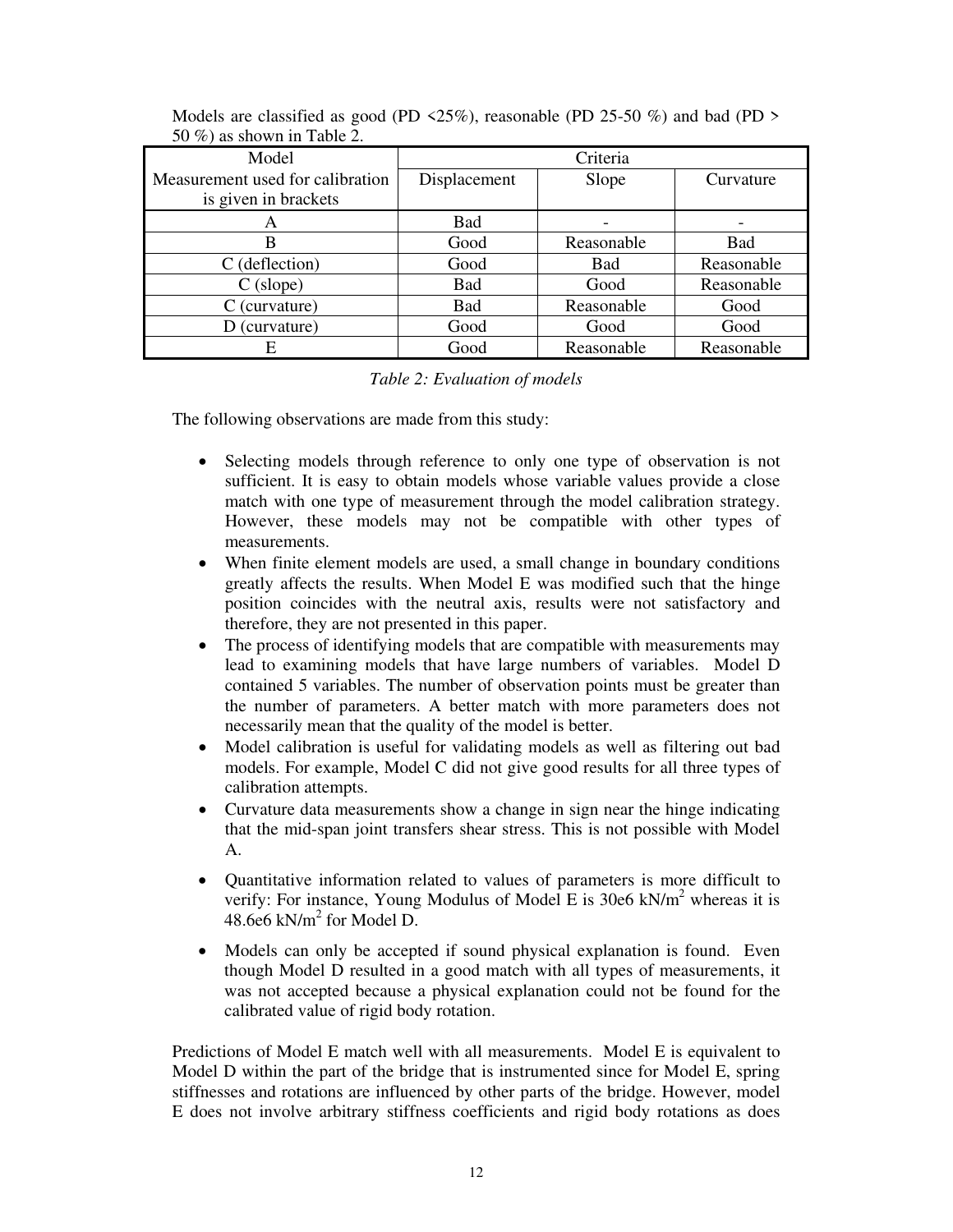model D. Correct modeling of the hinge is necessary to produce good predictions; the location of the hinge should be above the neutral axis of the beam and the hinge should be capable of transferring both horizontal and vertical forces. Mid span deflection may more than double if the hinge is incapable of transferring these forces. Therefore, it is hypothesized that hinge characteristics have changed over time in the Lutrive bridge and this has caused mid span deflections to increase.

# **4 Summary and conclusions**

The following conclusions are drawn from this study:

- Measurements of deflections, rotations and internal deformations in concrete structures are now more reliable with the development of new equipment such as fibre optic sensors and inclinometers. Periodic monitoring allows detection of abnormalities. However, model identification techniques are needed for determining likely causes of abnormalities.
- It is possible to compute deflections from measured rotations and internal deformations. Thus, one type of measurement may be validated through the use of other types of independent measurements. Techniques that are available for computing the deflected shapes from rotations and internal deformations include integration of approximate polynomials, superposition of deflected curves and model calibration.
- Model calibration techniques lead to identification of good candidate models.
- Models that are identified through calibration have to be carefully studied by engineers in order to determine whether they are physically possible. All models should have sound physical support. When physical justifications cannot be found, models should be rejected. Alternately, further observations could reveal sufficient support for some candidate models.
- PGSL is an effective global search algorithm for model calibration tasks. In all the models of Lutrive bridge that were considered, PGSL was able to find parameter values that predicted a good match with the measurement data that was used in calibration.
- A plausible explanation for the increased deflection of the Lutrive bridge is a change in centre span hinge characteristics.

Further work is necessary to determine the mechanisms which have lead to changes in hinge characteristics. Possible explanations involved plasticity induced by prestress and subsequent stress cycles due to temperature variations.

This work has already been extended to search among multiple model classes using PGSL for system identification. A study of the reliability of system identification using this procedure is also in progress.

### **References**

Abe M. (1998), Vibration control of structures with closely spaced frequencies by a single actuator, *Journal of Vibration and Acoustics*, Transactions of the American Society of Mechanical Engineers, Vol.120, pp.117-124.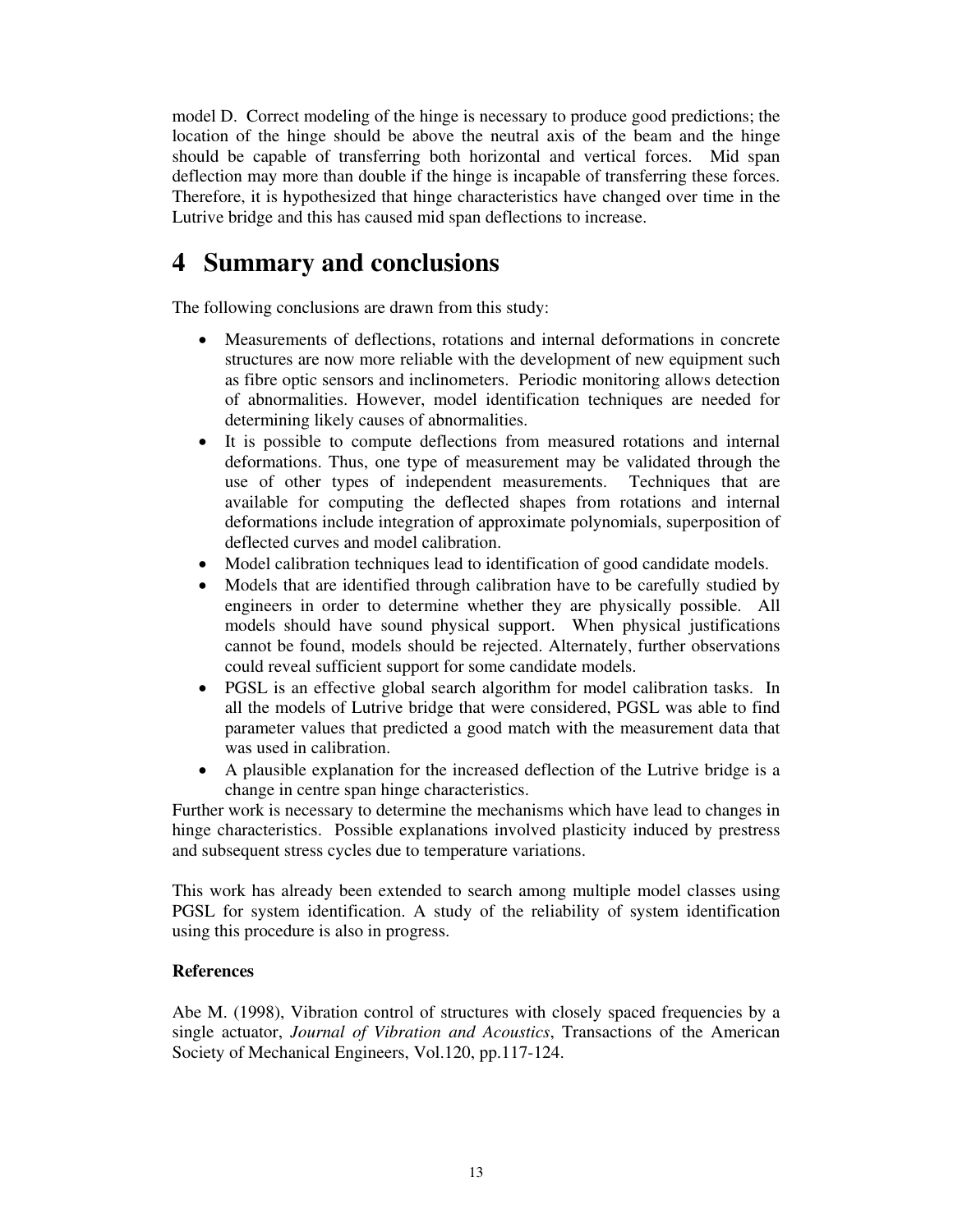Banan M.R., Banan M.R., and Hjelmstad K.D. (1994a), Parameter estimation of structures from static response. Part 1. Computational aspects, *Journal of structural engineering*, ASCE, 120(11), pp. 3243-3258.

Banan M.R., Banan M.R., and Hjelmstad K.D. (1994b), Parameter estimation of structures from static response. Part 2. Numerical simulation studies, *Journal of structural engineering*, ASCE, 120(11), pp. 3243-3258.

Beck J.L. and Katafygiotis L.S. (1998), Updating Models and Their Uncertainties. I: Bayesian statistical framework, Journal of Engineering. Mechanics. 124, pp. 455-461.

Brownjohn J.M.W, Moyo P., Omenzetter P., Lu Y. (2003), Assessment of highway bridge upgrading by testing and finite-element model updating. *Journal of bridge engineering, ASCE, 37*, pp. 162-172.

Bradley E., Easley M., and Stolle R. (2001), "Reasoning about nonlinear system identification," Artificial Intelligence, 133:139-188.

BURDET O. (1993), Load Testing and Monitoring of Swiss Bridges, Comité Européen du Béton, Safety and Performance Concepts, Bulletin d'information n°219, Lausanne, Suisse.

Burdet O. and Badoux M.,(1999), Long-term Deflection Monitoring of Prestressed Concrete Bridges Retrofitted by External Post-Tensioning - Examples from Switzerland, IABSE Symposium "Structures for the Future - The Search for Quality", Rio de Janeiro, Report Vol 83, pp.112-114.

Burdet O., Fleury B. (1997), Pont sur la Lutrive aval (VD)- Rapport d'essai de charge statique complémentaire, EPFL-IBAP.

Burdet O., Zanella J.-L. (2000), *Automatic Monitoring of Bridges using Electronic Inclinometers*, IABSE, , Lucerne Congress Structural Engineering for Meeting Urban Transportation Challenges, pp. 398-399, Zürich, Switzerland, September.

Castello D.A., Stutz L.T., Rochinha F.A. (2002), A structural defect identification approach based on a continuum damage model, *Computers and structures*, 80, pp. 417-436.

Chaudhary M.T.A., Abe M, Fujino Y., and Yoshida J. (2000), Performance evaluation of two base-isolated bridges using seismic data, *Journal of Structural Engineering*, ASCE, Vol.116, No.10, pp.1187-1195.

Cunha J., Cogan S., Berthod C. (1999), Application of genetic algorithms for the identification of elastic constants of composite materials from dynamic tests, International Journal for Numerical Methods in Engineering, 45, 7, pp. 891-900.

Daverio R. (1995), Mesures des déformations des ponts par un système d'inclinométrie, Rapport de maîtrise EPFL-IBAP, Lausanne, Switzerland.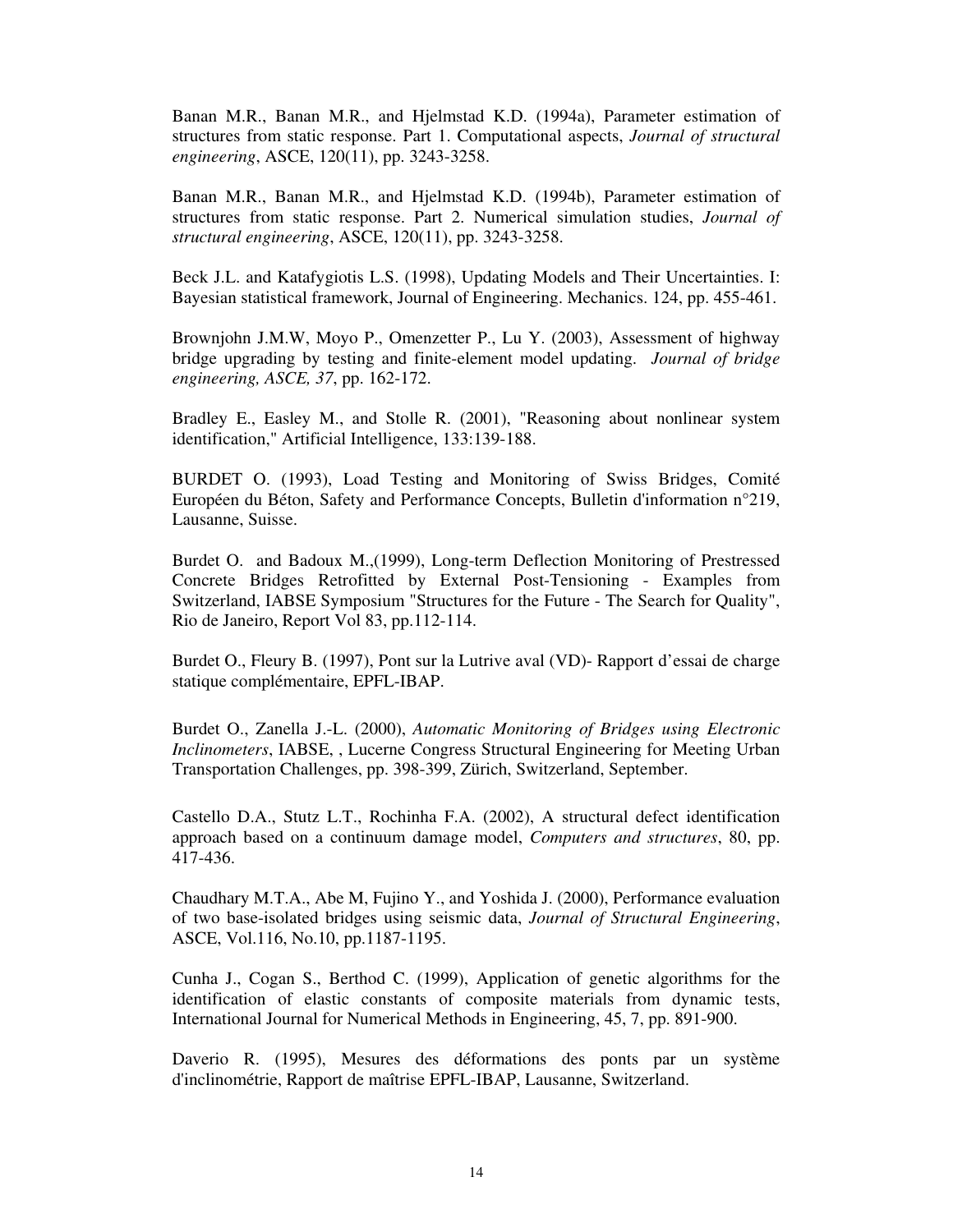Dunn S. A. (1998), The use of genetic algorithms and stochastic hill-climbing in dynamic finite element model identification, *Computers & Structures*, 66, 4, pp. 489- 497

Favre R., Burdet O., Charif H., Hassan M., Markey I.F. (1995), Enseignements tirés d'essais de charge et d'observations à long terme pour l'évaluation des ponts en béton et le choix de la précontrainte, Office Fédéral des Routes, recherche 83/90, Suisse.

Fest E. (1997), *Système de mesure par inclinométrie: développement d'un algorithme de calcul des flèches*, DEA Ecole Normale supérieur de Cachan, France.

Friswell M.I. and Mottershead J.E. (1995), Finite element model updating in structural dynamics, Kluwer.

Goldberg, D.E. (1989), *Genetic Algorithms in Search, Optimization, and Machine Learning*, Addison-Wesley, Reading, MA.

Hajela P. and Soeiro F. J. (1990), Structural damage detection based on static and modal analysis," *AIAA Journal*, Vol. 28, No. 6, pp 1110 – 1115.

Hemez F.M., Doebling S.W. (2001), Review and assessment of model updating for non-linear, tansient dynamics, *Mechanical Systems and Signal Processing*, Vol 15(1), pp.45-74.

Holland J. (1975), *Adaptation in natural artificial systems*, University of Michigan Press.

Hjelmstad K.D., and Shin S. (1997), Damage detection and assessment of structures from static response*, Journal of Engineering Mechanics*, pp. 568-576.

Housner G. W., Bergman L. A., Caughey T. K., Chassiakos A. G., Claus R. O., Masri S. F., Skeleton R. E., Soong T. T., Spencer B. F., and Yao J. T. P. (1997), Structural control: past, present, and future, *Journal of Engineering Mechanics*, ASCE, Vol. 123(9), pp. 897-972.

Hu N., Wang X., Fukunaga H., Yao Z.H., Zhang H.X. and Wu Z.S. (2001), Damage assessment of structures using modal test data, *International Journal of Solids and Structures*, 38, pp. 3111-3126.

Inaudi D., Elamarib A., Pflug L., Gisinb N., Breguetb J., Vurpillot S. (1994), Lowcoherence deformation sensors for the monitoring of civil-engineering structures, *Sensors and Actuators* A 44, pp. 125-130.

Katafygiotis L.S. and. Beck J.L. (1998), Updating models and their uncertainties. II: model identifiability, *Journal of Engineering Mechanics,* 124, pp. 463-467.

Kay H., Rinner B., and Kuipers B. (2000). Semi-quantitative system identification. *Artificial Intelligence,* 119, pp. 103-140.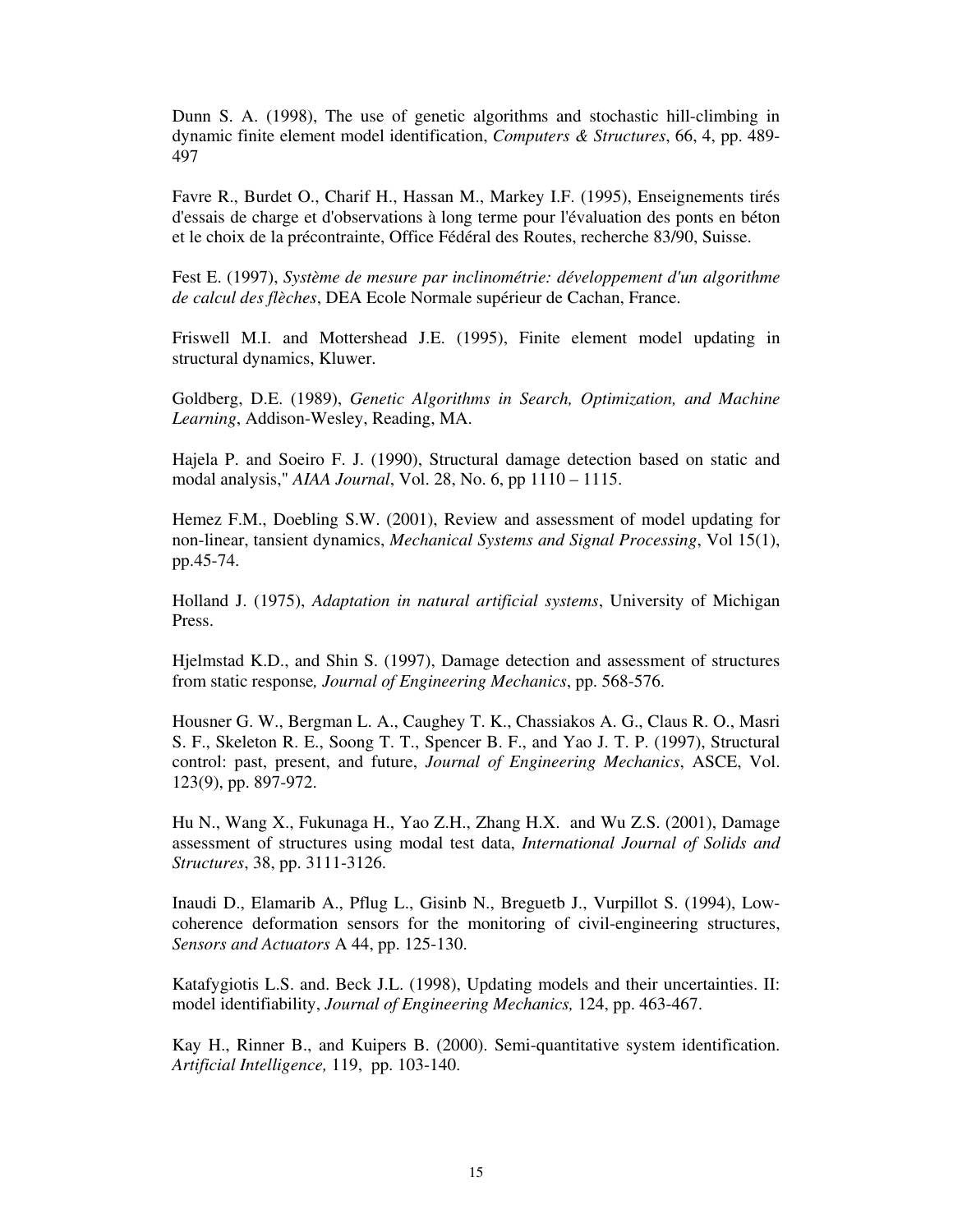Kirkpatrick, S., Gelatt C. and Vecchi M. (1983). Optimization by simulated annealing, *Science,* pp. 220:673.

Koh C.G., Chen Y.F., Liaw C.-Y. (2003), A hybrid computational strategy for identification of structural parameters, *Computers and Structures*, 81, pp. 107–117.

Liu P. and Chian C. (1997), Parametric identification of truss structures using static strains, ASCE *Journal of Structural Engineering*, July 1997, 123, 7, pp. 927-933.

Lewis, R.M., Torczon, V. and Trosset, M.W. (2000), Direct search methods: then and now, *Journal of Computational and Applied Mathematics*, 124, 191–207.

Ljung L. (1999), *System Identification - Theory For the User*, Prentice Hall.

Mares, C., Surace, C. (1996), Application of genetic algorithms to identify damage in elastic structures, *Journal of Sound and Vibration*, 195, 2, pp. 195-215.

Martin O. (1995), Combining simulated annealing with local search heuristics, *Metaheuristics in combinatoric optimization*, (G.Laporte and I.Osman editors).

Modak S.V., Kundra T.K., Nakra B.C. (2002), Comparative study of model updating studies using simulated experimental data, *Computers and Structures*, 80, pp. 437- 447.

Park K.C. and Felippa, C.A. (2001), A flexibility-based inverse algorithm for identification of structural joint properties, In Proceedings of ASME symposium on computational methods on inverse problems, 15-20 November 1998, Anaheim, CA.

Perregeaux N. (1998), Pont de la Lutrive-N9, Equipement et analyse du comportement au moyen du système de mesure à fibre optique SOFO, Diploma Thesis, EPF-Lausanne.

Perregaux N., Vurpillot S., Tosco J-S., Inaudi D., Burdet O. (1998), Vertical displacement of bridges using the sofo system: a fiber optic monitoring method for structures, ASCE-12th Engineering Mechanics. Conference Proceedings: A force for the 21st Century, 791-794, San Diego, USA,.

Raphael B. and Smith I.F.C. (2003a), *Fundamentals of computer aided engineering*, John Wiley, UK.

Raphael B. and Smith I.F.C. (2003b), "A direct stochastic algorithm for global search", J of *Applied Mathematics and Computation*, Vol 146, No 2-3, pp 729-758.

Reich, G. W. and Park, K. C. (2001), A theory for strain-based structural system identification, *Journal of Applied Mechanics*, 68(4), 521-527.

Sohn H., and Law K.H. (1997), A Bayesian probabilistic approach for structural damage detection, *Earthquake engineering and structural dynamics*, 26, PP. 1259- 1281.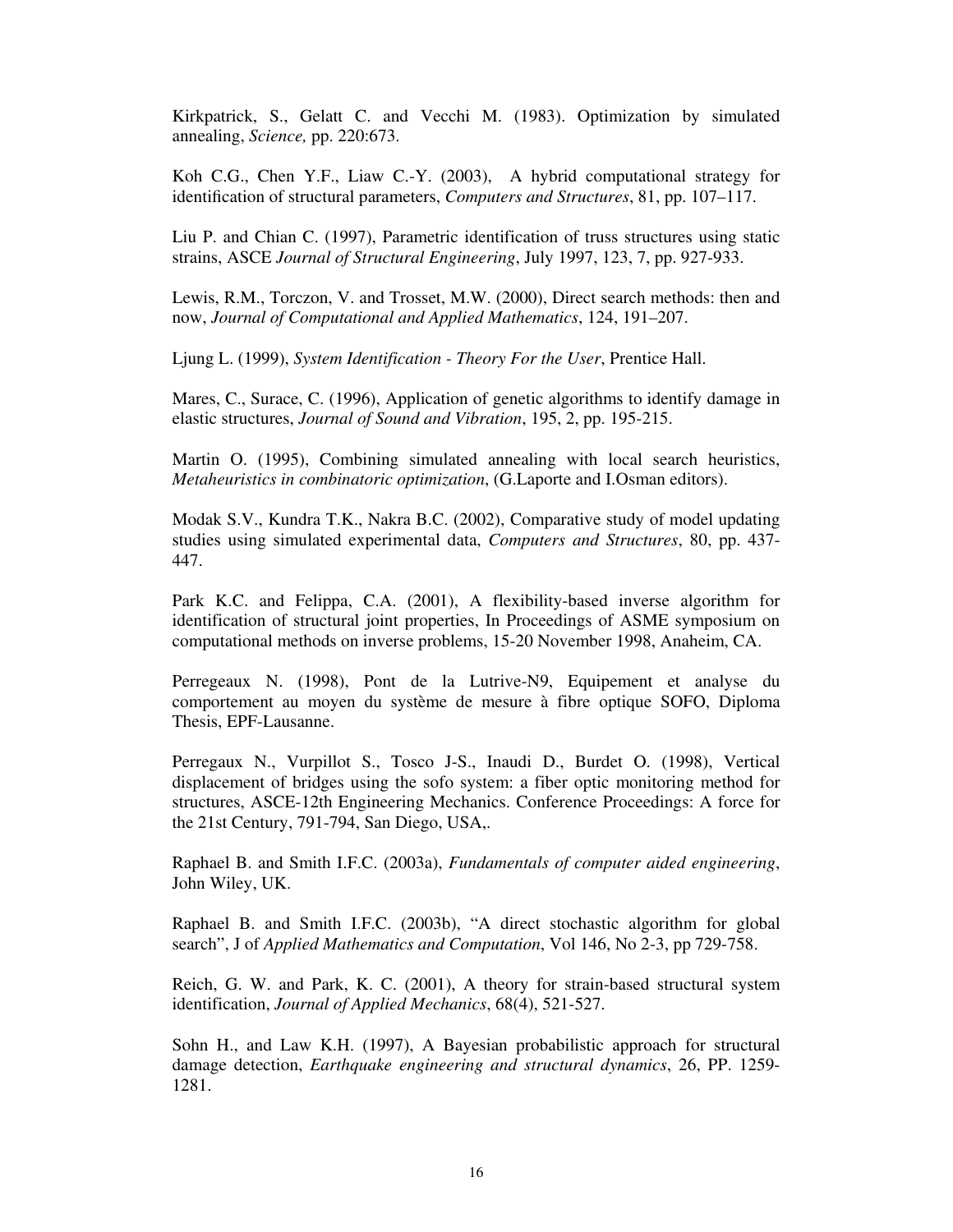Sohn H., and Law K.H. (2001), "Damage diagnosis using experimental ritz vectors," *Journal of Engineering Mechanics*, ASCE, Vol. 127, No. 11, pp. 1184-1193.

Sanayei, M., and Onipede, O. (1991), "Damage assessment of structures using static test data," *AIAA Journal*, Vol.29, No.7, pp.1174-1179.

Sanayei, M., and Scampoli, S. (1991), "Structural element stiffness identification from static test data," *Journal of Engineering Mechanics*, ASCE, pp. 1021-1036.

Sanayei, M., and Saletnik, M. J. (1996), "Parameter estimation of structures from static strain measurements; I: formulation," *Journal of Structural Engineering*, ASCE, Vol. 122, No. 5, pp. 555-562.

Sanayei, M., and Saletnik, M. J. (1996), "Parameter estimation of structures from static strain measurements. II: error sensitivity analysis," *Journal of Structural Engineering*, ASCE, Vol. 122, No. 5, pp. 563-572.

Teughels A., Maeck J., Roeck G. (2002), Damage assessment by FE model updating using damage functions, *Computers and structures*, 80, pp. 1869-1879.

Yu L., Law S.S., Link M., Zhang L.M. (1999), damage detection in bolted joint structures using element contribution to modal strain energy, In Proceedings of the Second International Conference on *Identification in Engineering Systems,* Swansea, M.I. Friswell, J.E. Mottershead and A.W. Lees (eds.), pp. 516-526,.

Vurpillot S., Krueger G., Benouaich D., Clément D., Inaudi D. (1998), "Vertical deflection of a pre-stressed concrete bridge obtained using deformation sensors and inclinometer measurements", *ACI Structural Journal*, Vol 95, No 5, p 518 - 526.

Wyler AG. (1996), *Technical specifications for Zerotronic Inclinometers*, Winterthur, Switzerland.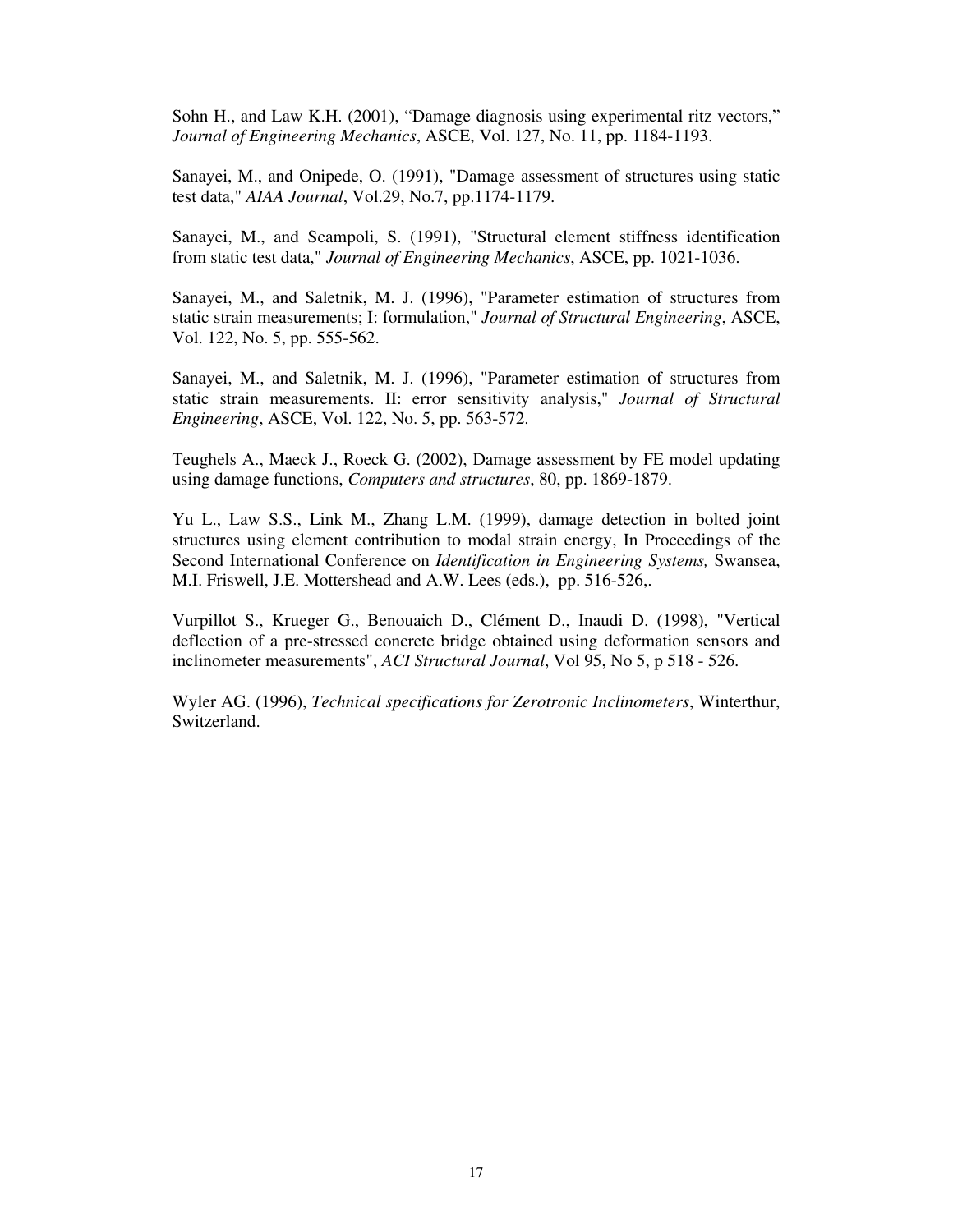

**Figure 1** *Simple support for a fixed inclinometer*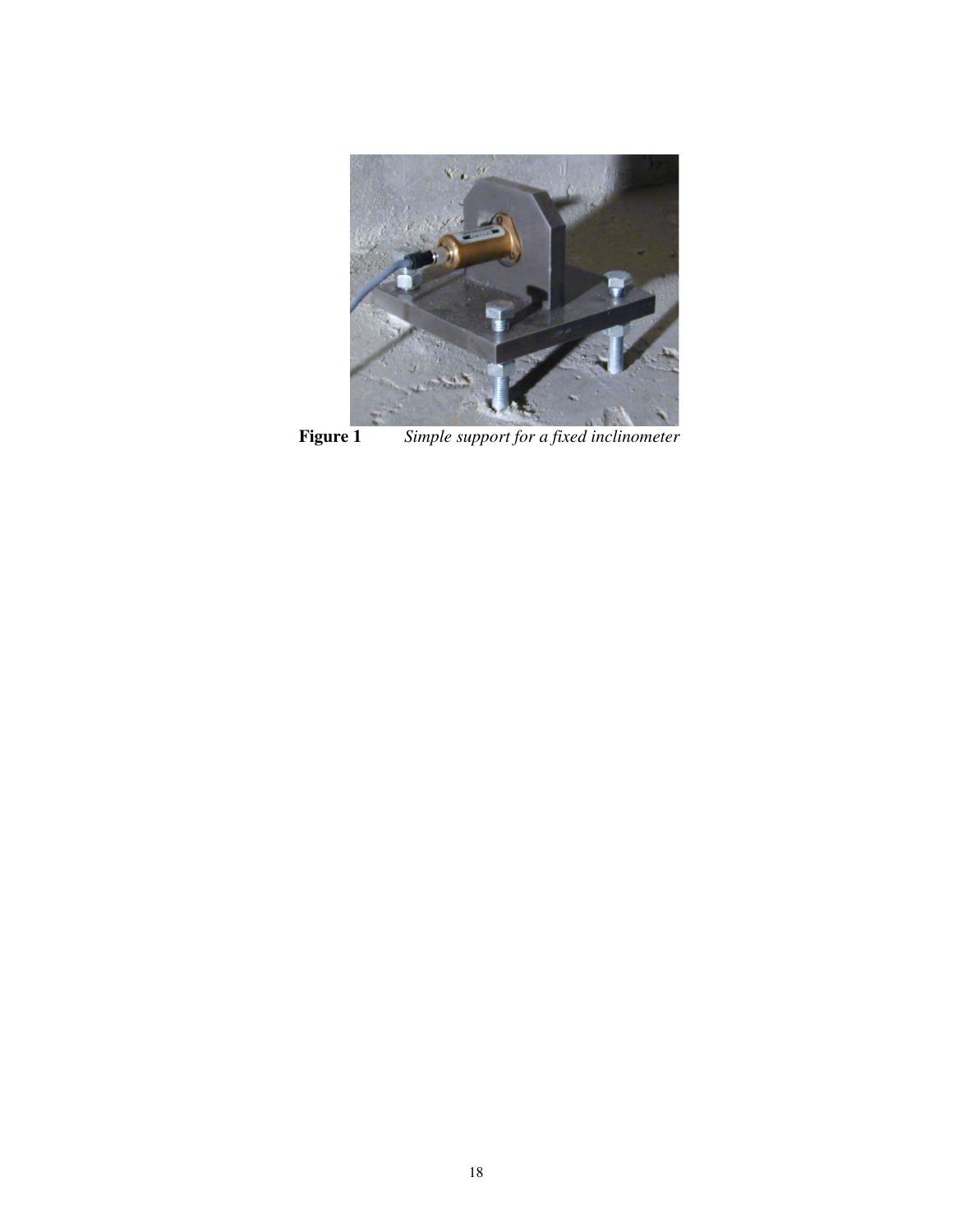

**Figure 2** *Load cases used for the pre-calculation of the base shapes*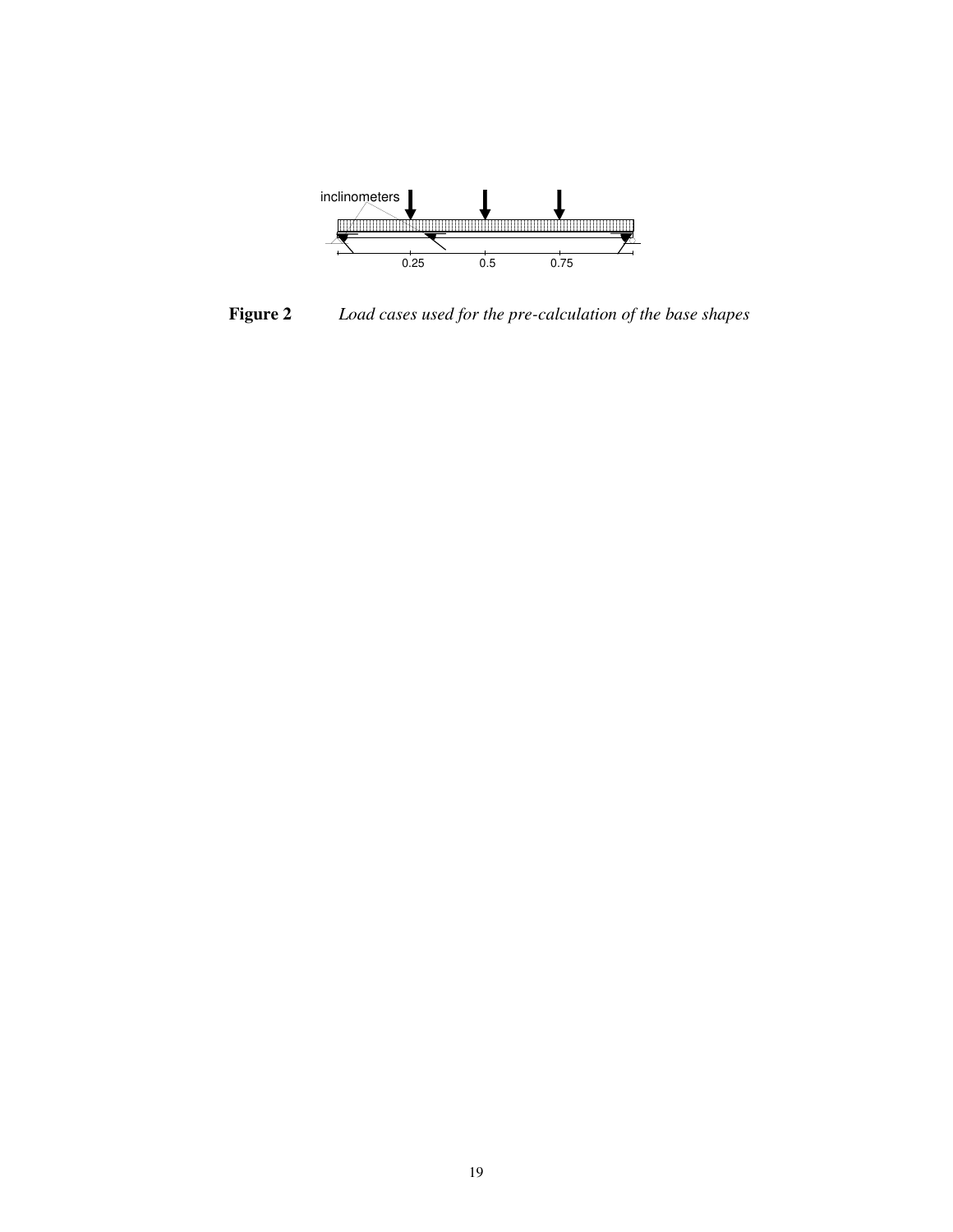

**Figure 3** *Deflected shapes by fitting a polynomial and by combinations of base shapes*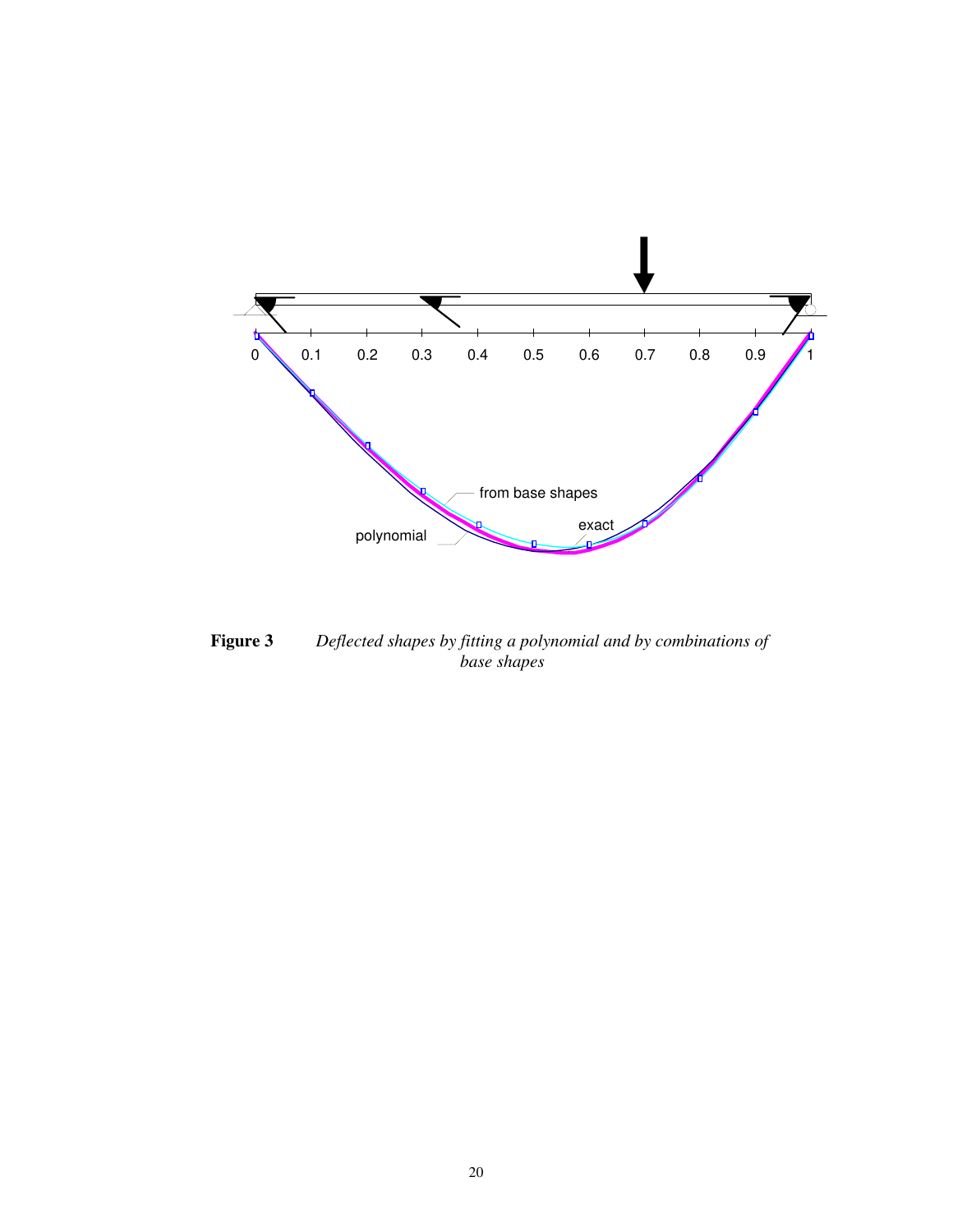

**Figure 4** *Deflections on Lutrive bridge calculated using superposition of deflected shapes*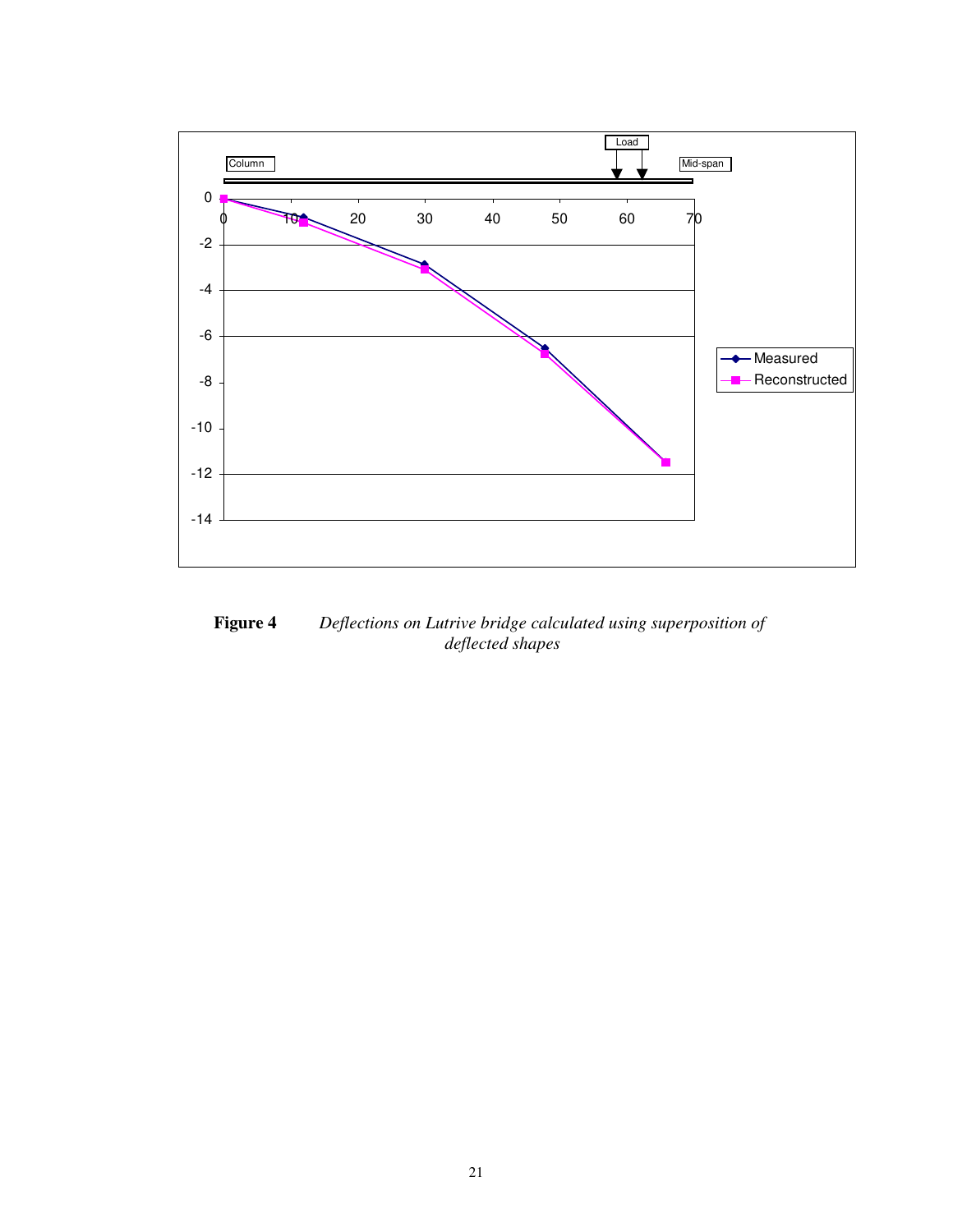

**Figure 5** *Comparison between vertical deflection retrieved from SOFO measurements and those measured by dial gauges (Vurpillot et al. 1998).*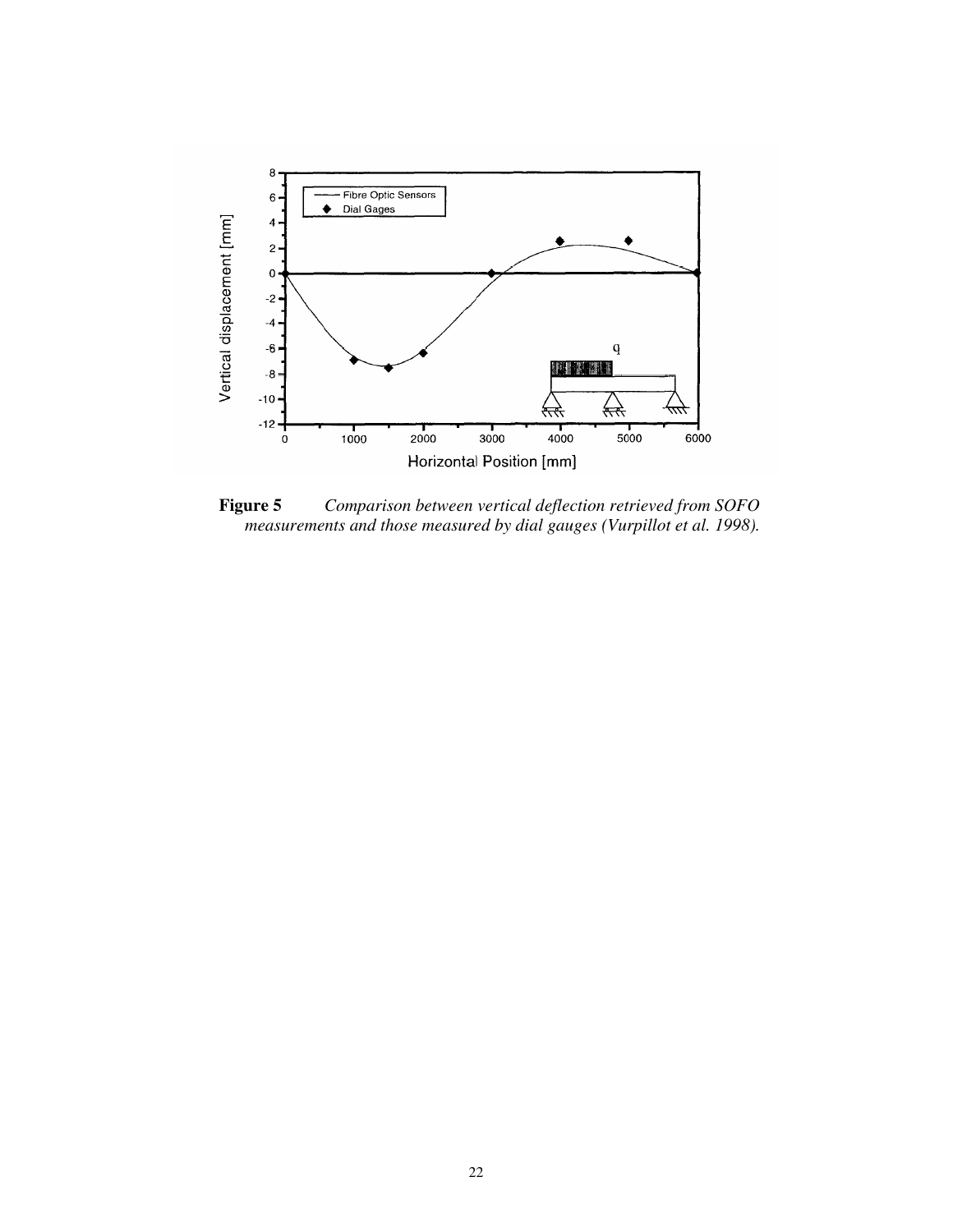

a) Nested cycles in PGSL. NSDC, NFC, NPUC and NS are the number of iterations in the subdomain, focusing, probability updating and sampling cycles respectively.





c) Changing the sub-domain after each subdomain cycle.

**Figure 6** *PGSL*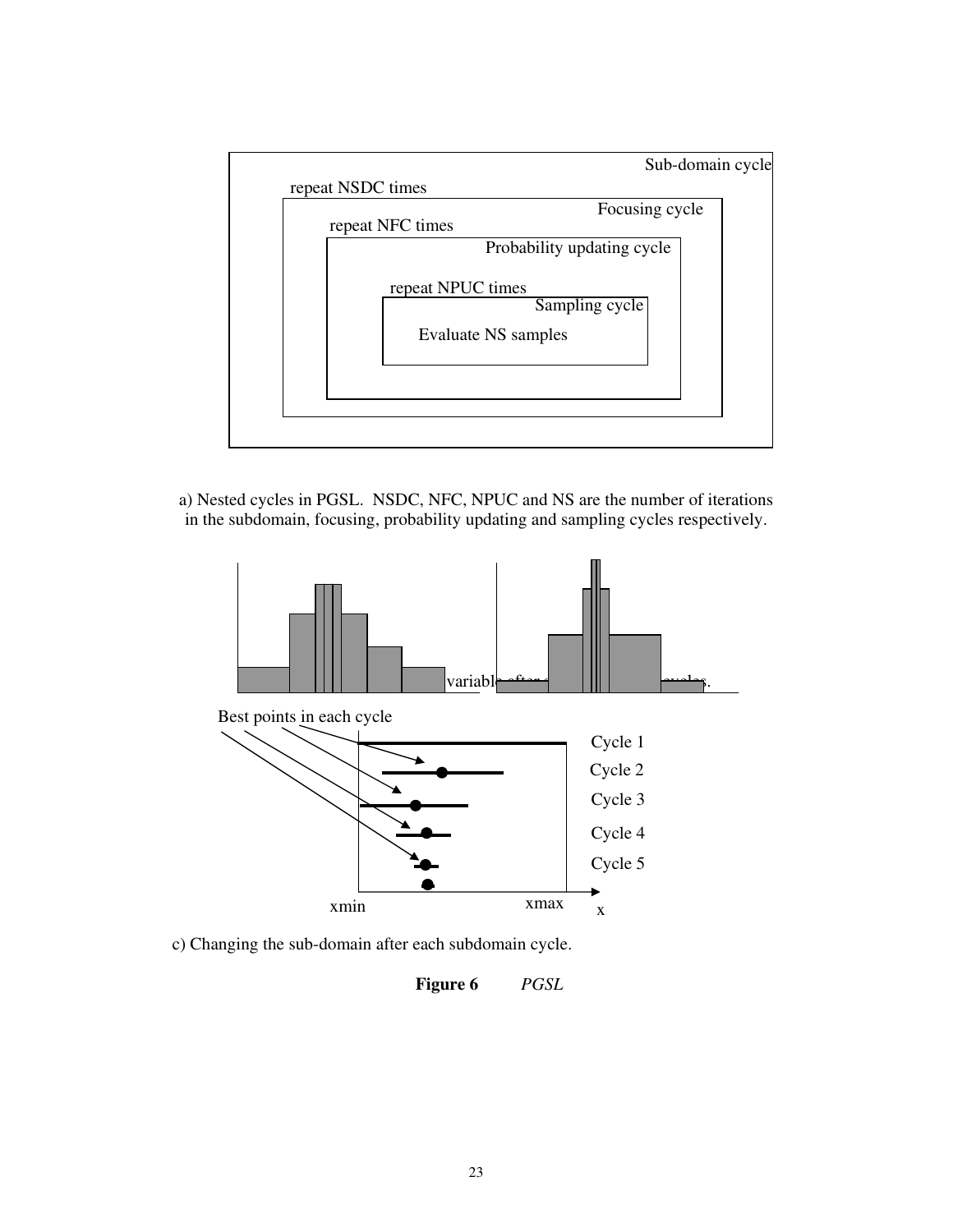

*b. Load test on the bridge* 



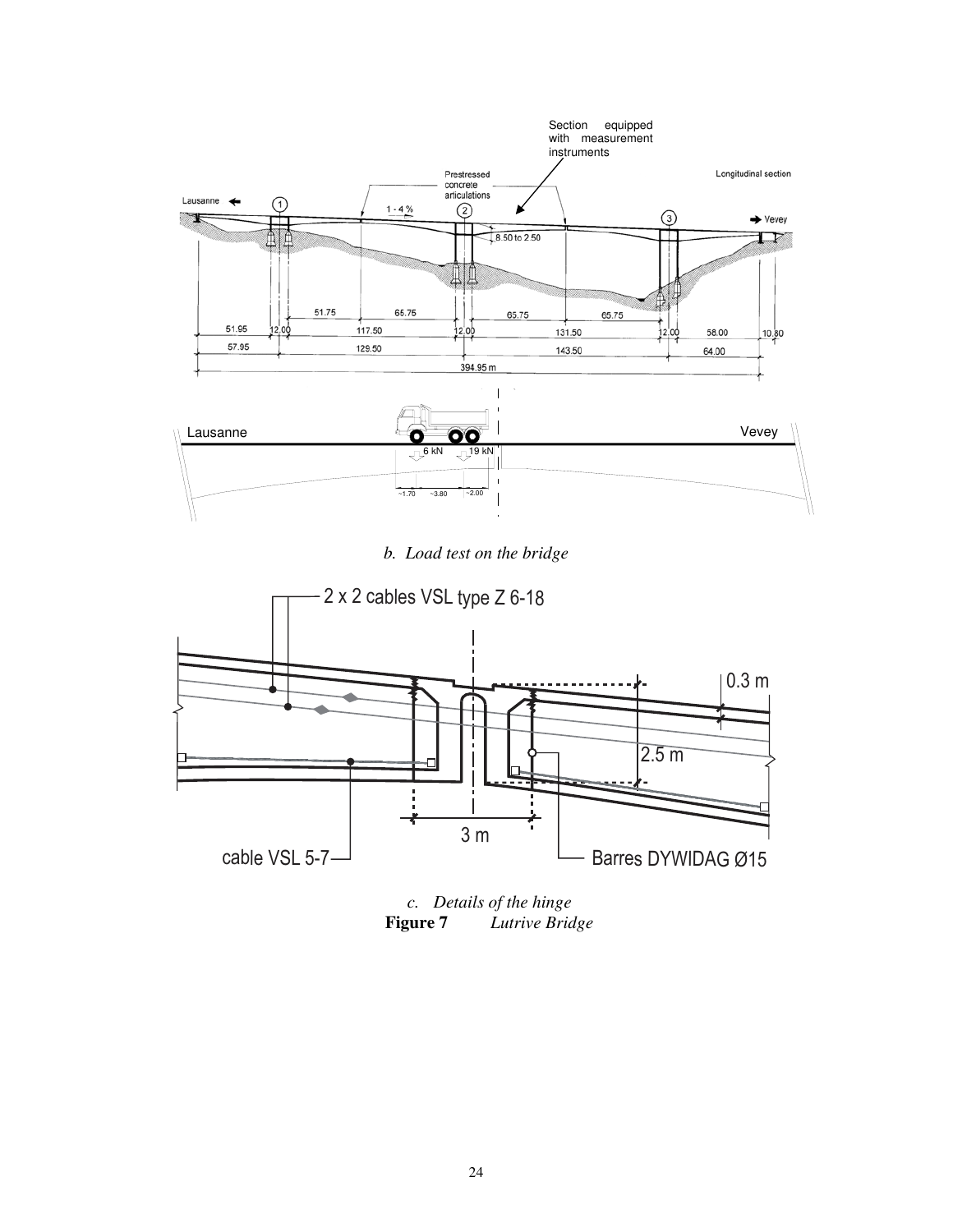

**Figure 8** *Sample set of models examined for the example of the Lutrive bridge*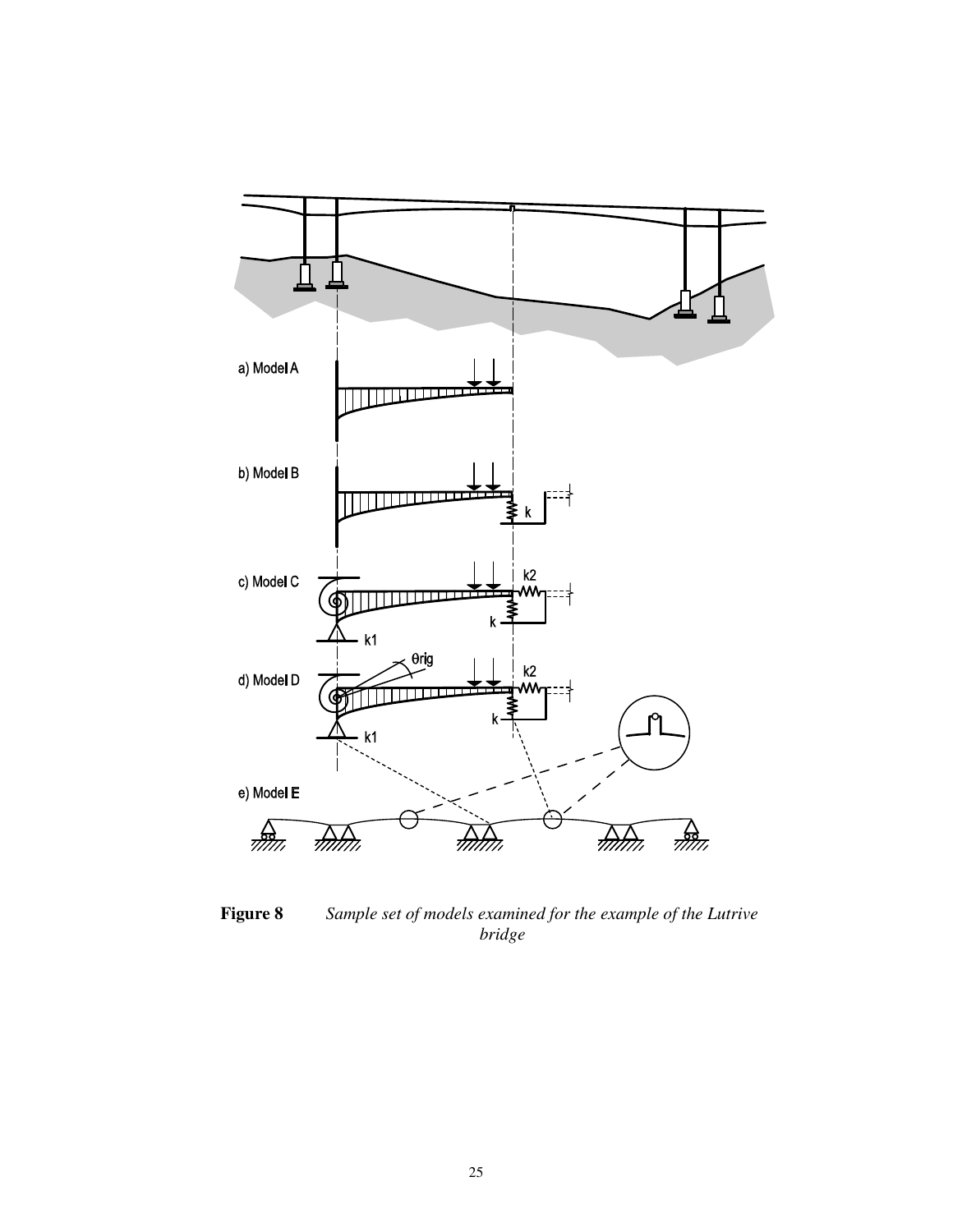

**Figure 9** *Measured and predicted deflections*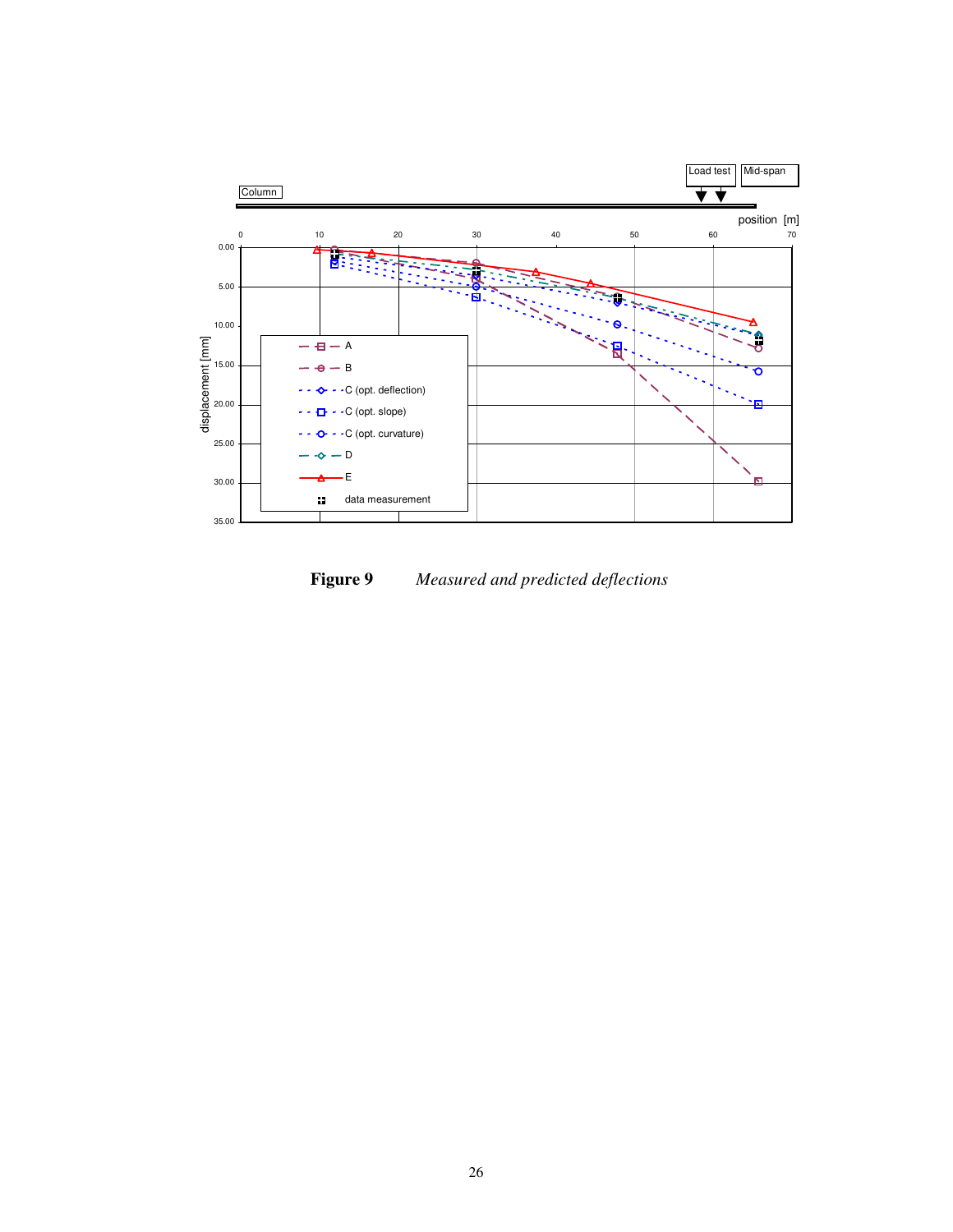

**Figure 10** *Measured and predicted curvatures*